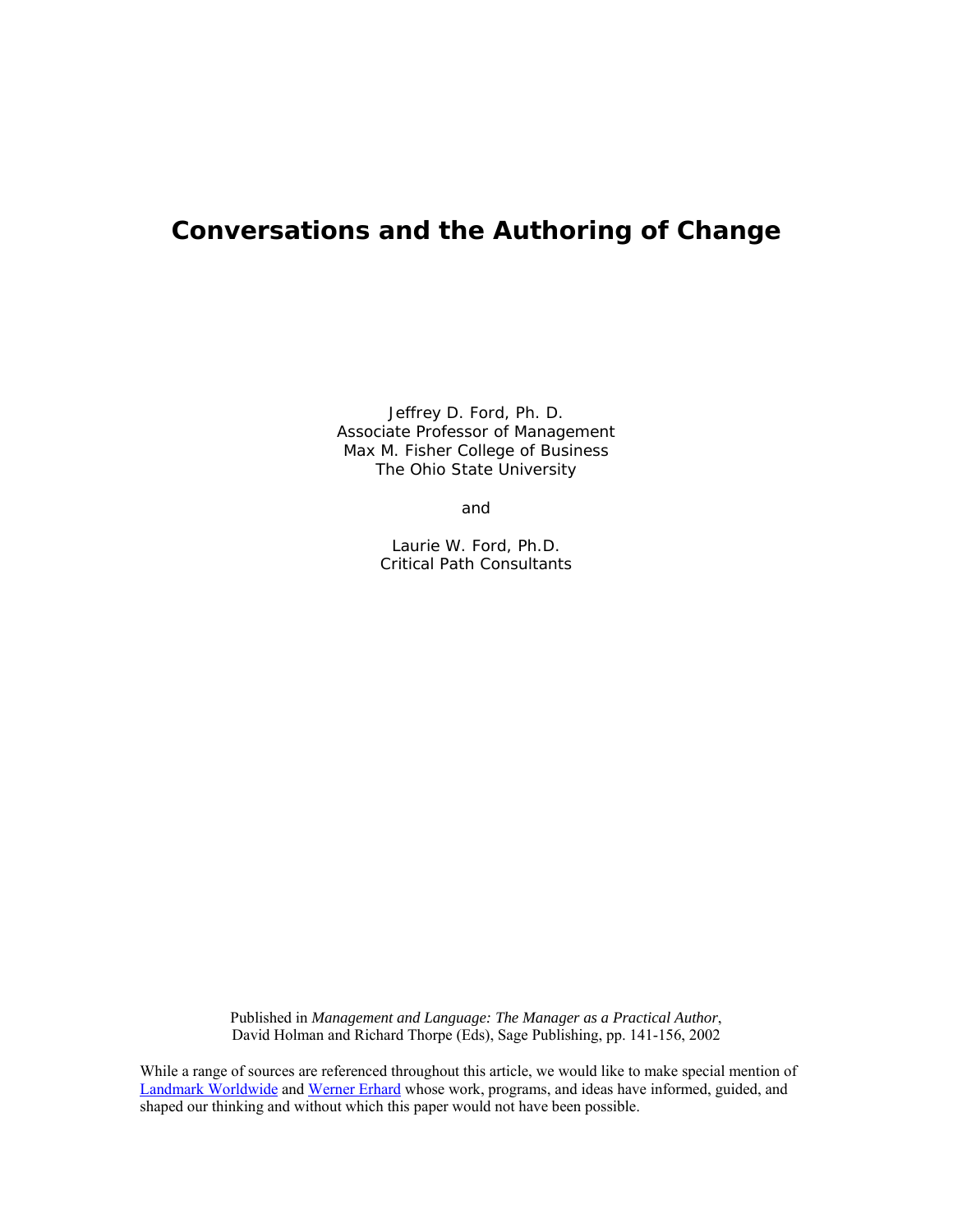There are two basic approaches for understanding the way in which organization change is produced and managed. One approach is based in the objectivist, structural-functionalist tradition that there is an underlying, ordered pattern to the nature of reality, and that it is possible to come to know and represent this pattern (Burrell and Morgan, 1979). In this view, "true" reality exists independent of the observer, and increasing one's knowledge of this objective reality is tantamount to increasing the accuracy and scope of one's ideas, models, or representations of that reality. In this view, language is simply a tool for description in which words correspond to objects in the world.

 In the structural-functional approach, the job of a change manager is to understand this reality and to align or adapt the organization to it through appropriate interventions (French and Bell, 1995). Since gaining knowledge is seen as creating an increasingly accurate understanding and reproduction of an objective reality, it is assumed that the extent to which a manager's representations are accurate and correspond with that reality is the extent to which the change interventions will be successful. This means that ineffective or unsuccessful changes reflect a misunderstanding or misrepresentation of "how things really work", prompting a search for bias in managers' misinterpretations of reality (Huff and Schwenk, 1990; Fombrun, 1992). Under these conditions, the management of change becomes a dual issue of the change manager's knowledge about the underlying reality and his or her ability to adjust the organization for correspondence with that reality.

 A second approach is based in a constructivist tradition in which the reality we know is interpreted, constructed, or enacted through social interactions (Berger and Luckmann, 1966; Holzner, 1972; Weick, 1979; Watzlawick, 1984). In this view, our knowledge and understanding of reality is not a mirror of some underlying "true" reality, nor is knowledge a reproduction of that reality. Rather, knowledge is itself a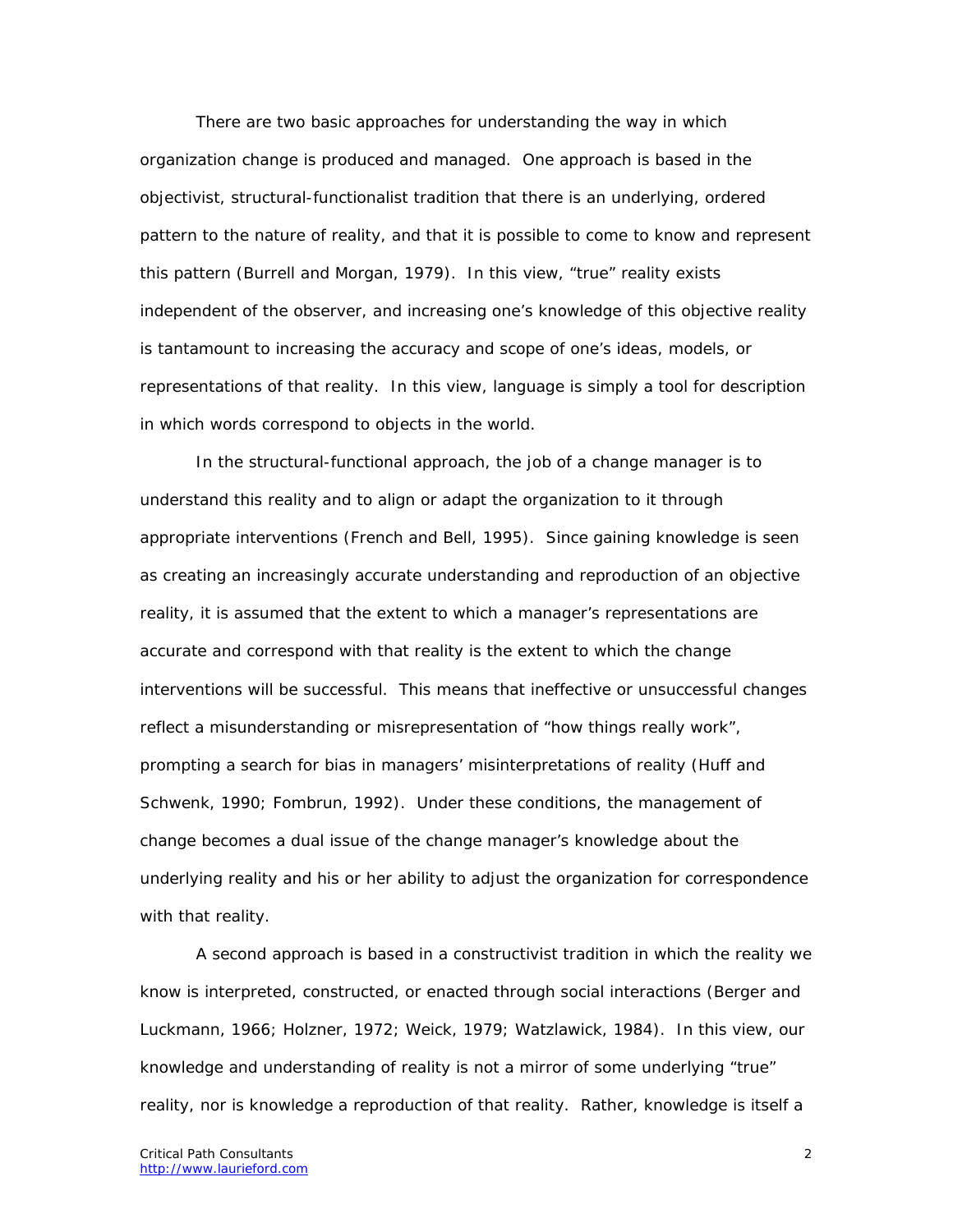construction that is created in the process of making sense of things. Since it is not possible for managers to know any "true" reality independent of themselves, what they come to know and understand as reality is an invention where the inventors are unaware of their invention and consider it as something that exists independent of themselves (Berger and Luckmann, 1966; Weick, 1979; Watzlawick, 1984). In this case, change is not a response to a shift in understanding that corresponds more closely to some underlying "truth", but rather is a function of a shift in the constructed reality.

 In the constructivist approach, change managers use interventions not to bring about a greater alignment with a "true" reality, but rather to construct, deconstruct, and reconstruct organizational realities, i.e., to author new realities. Since constructed realities provide the context in which people act and interact, shifts in these realities open new possibilities for action and the realization of new orders of results. In other words, shifts in context provide for shifts in action which provide for shifts in the results that are produced. By the same token, continuation of existing realities means a continuation of corresponding actions and results. In this context, the job of change managers is to author realities in which people and organizations are more effective in achieving desired outcomes (Block, 1987; Senge, 1990).

# **The Power of Conversations**

 The reality of organizations that we experience occurs in conversation. At the most basic level, conversations are "what is said and listened to" between people (Berger and Luckmann, 1966; Zaffron, 1995). A broader view of conversations as "a complex, information-rich mix of auditory, visual, olfactory and tactile events" (Cappella and Street, 1985), includes not only what is spoken, but the full conversational apparatus (Berger and Luckmann, 1966) of symbols, artifacts, theatrics, etc. that are used in conjunction with or as substitutes for what is spoken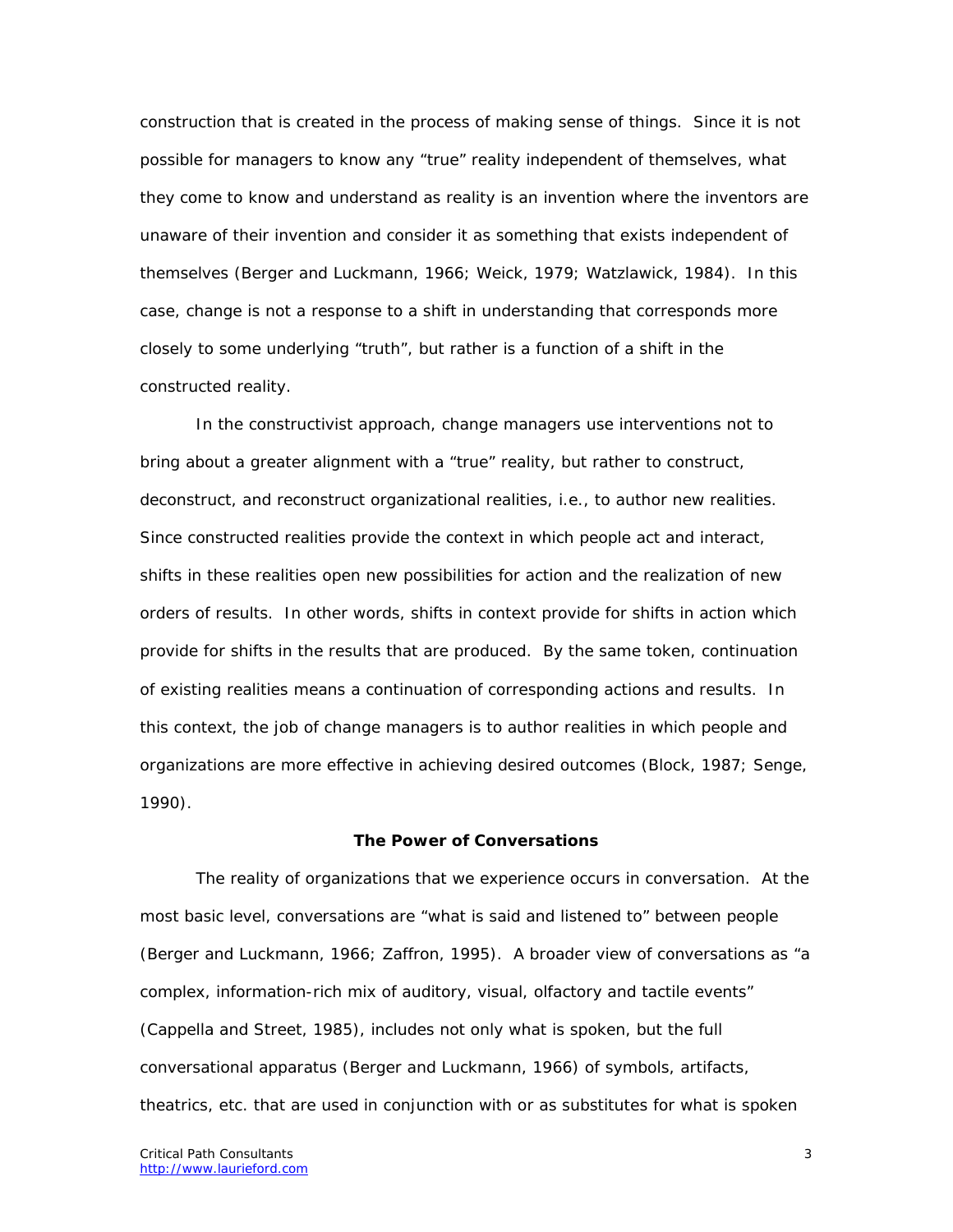including emotion. The speaking and listening that goes on between and among people and their many forms of expression in talking, singing, dancing, etc. may all be understood as "conversation". People speak nonverbally through facial expressions, emotions, and body movements, and with or without the use of instruments or tools. Similarly, listening is more than hearing, and includes all the ways in which people become aware of, or notice themselves and the world. When conversations are considered in this broader context, "one may view [an] individual's everyday life in terms of the working away of a conversational apparatus that ongoingly maintains, modifies, and reconstructs [their] subjective reality" (Berger and Luckmann, 1966).

 Conversations are omnipresent in organizations and can range from a single speech act, e.g., "Do it", to an extensive network of speech acts which constitute arguments (Reike and Sillars, 1984) and narratives (Fisher, 1987). Conversations may be monologues or dialogues (Reigel, 1979) and may occur in the few seconds it takes to complete an utterance, or may unfold over hours, days, or months. A single conversation may also include different people over time, as is the case with the socialization of new entry people in an organization (Wanous, 1992).

Although most of the conversations of which we are aware are explicitly spoken (verbally or nonverbally), much of the way in which they support the apparent continuity of a reality is implicit, by virtue of background conversations or what Harré (1980) calls latent structures and Wittgenstein (1958) calls the form of life. A background conversation is an implicit, unspoken "back drop" or "background" against which explicit, foreground conversations occur, e.g., "its hopeless". Background conversations are a result of our experience within a tradition that is both direct and inherited. They are manifest in our everyday dealings as a familiarity or obviousness that pervades our situation and is presupposed by every conversation. Yet, in spite of this pervasiveness, we are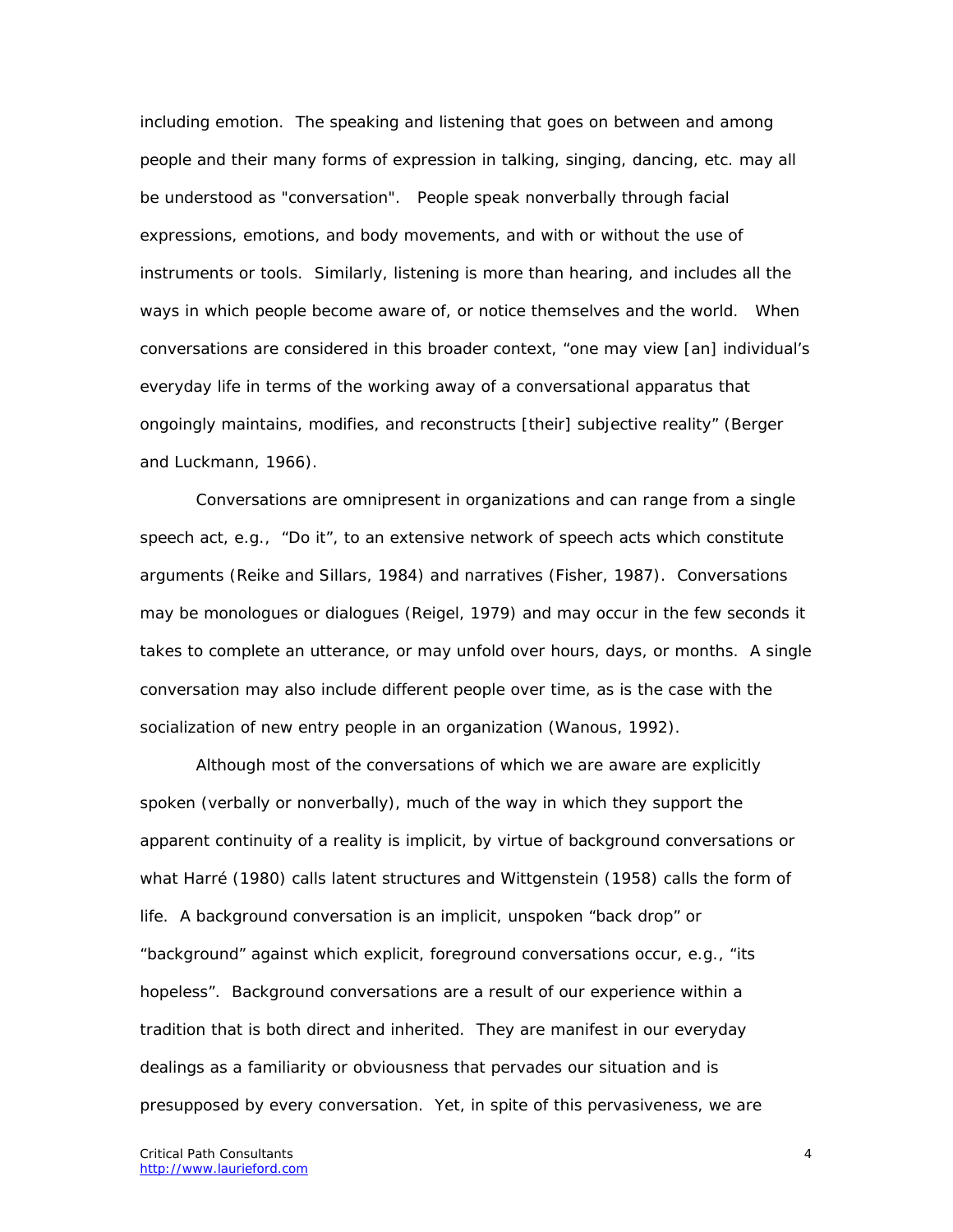unaware of these background conversations and they remain unnoticed until there is a "breakdown" in which a background presumption is violated (Winograd and Flores, 1987).

 Background conversations are already and always there (Harré, 1980), contributing to the intertextual links on which current conversations build and rely. It is this intertextuality of conversations, as well as an accumulated mass of continuity and consistency that maintains and objectifies our reality (Berger and Luckmann, 1966; Watzlawick, 1990). Objects exist for us as independent tangible "things" located in space and time and which impose constraints we can not ignore (e.g., brute force (Searle, 1995)); they are manipulable, and we can do something with and to them (Holzner, 1972; Watzlawick, 1990). Although conversations are ephemeral, when they become objectified we grant them the same permanence as objects by assuming that they exist as some "thing" independent of our speaking them. But this is not the case. Conversations have no existence or permanence other than when they are being spoken and it is we who speak them (Berquist, 1993).

The realization that conversations objectify and are themselves objectified is important to any manager interested in authoring new organizational forms because it means that conversations are both the process and product of objectification, i.e., conversations both create and become reality (Berquist, 1993). What managers author when they author organizational changes, therefore, are linguistic products, i.e., conversations, that are interconnected with or displace other linguistic products to form a new intertextuality of conversations we experience and talk about as organization. And, what managers use in the process of authoring these new linguistic products are linguistic products. We use conversations to create, maintain, or end conversations that create new contexts for action and results.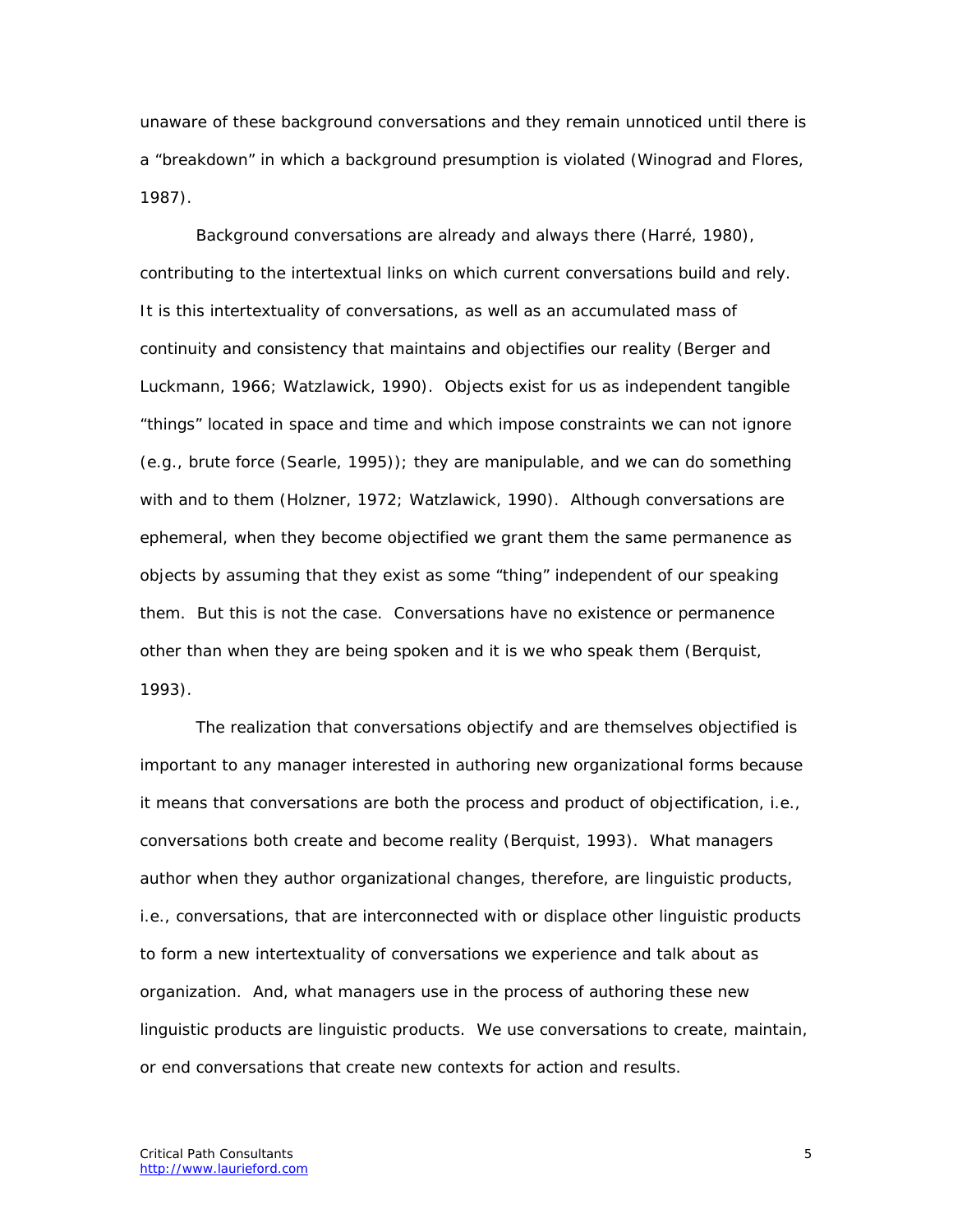This process of authoring new conversations through conversations is evident in Barrett et al.'s study of the introduction of Total Quality Leadership into a Navy Command (Barrett, Thomas et al., 1995). As Barrett et al. point out, the introduction of TQL involved the introduction of a new language (set of conversations) through existing orders of discourse. Although everyone in the organization was exposed to the same new language of TQL, their responses to it were different. Initially some people questioned the new language, pointing out inconsistencies, questioning the authenticity of those proposing it, and complaining. As both the number of people speaking the new language and the degree to which the new language was spoken increased, however, people began to invent and add new language (what Barrett et al. call "nascent scripts"). This increase in TQL related vocabulary provided a new background set of conversations that provided a basis both for sensemaking and for taking new, novel forms of action. As the new vocabulary expanded, it replaced and transformed the "older" vocabulary, made new actions that were previously unimaginable possible and altered underlying assumptions and beliefs.

What is significant about the Barrett et al, study is that it clearly shows the progressive expansion of a conversation (TQL) within an organization through the use of and invention of other conversations. It also shows, as Shotter (1993) points out, that strong feelings can be aroused when the introduction of new talk undermines our already ways of talking. New talk can undermine our understanding of the world and the dynamically sustained context of the relations inside of which our life occurs. For this reason, new talk can be seen as dangerous and responded to accordingly. In the case of the introduction of TQL, the response was like a contest between the new language and the existing language as to which one will prevail. This contest was evidenced in the challenges to and complaining about the new language and whether or not it will "take" or be just another passing fad.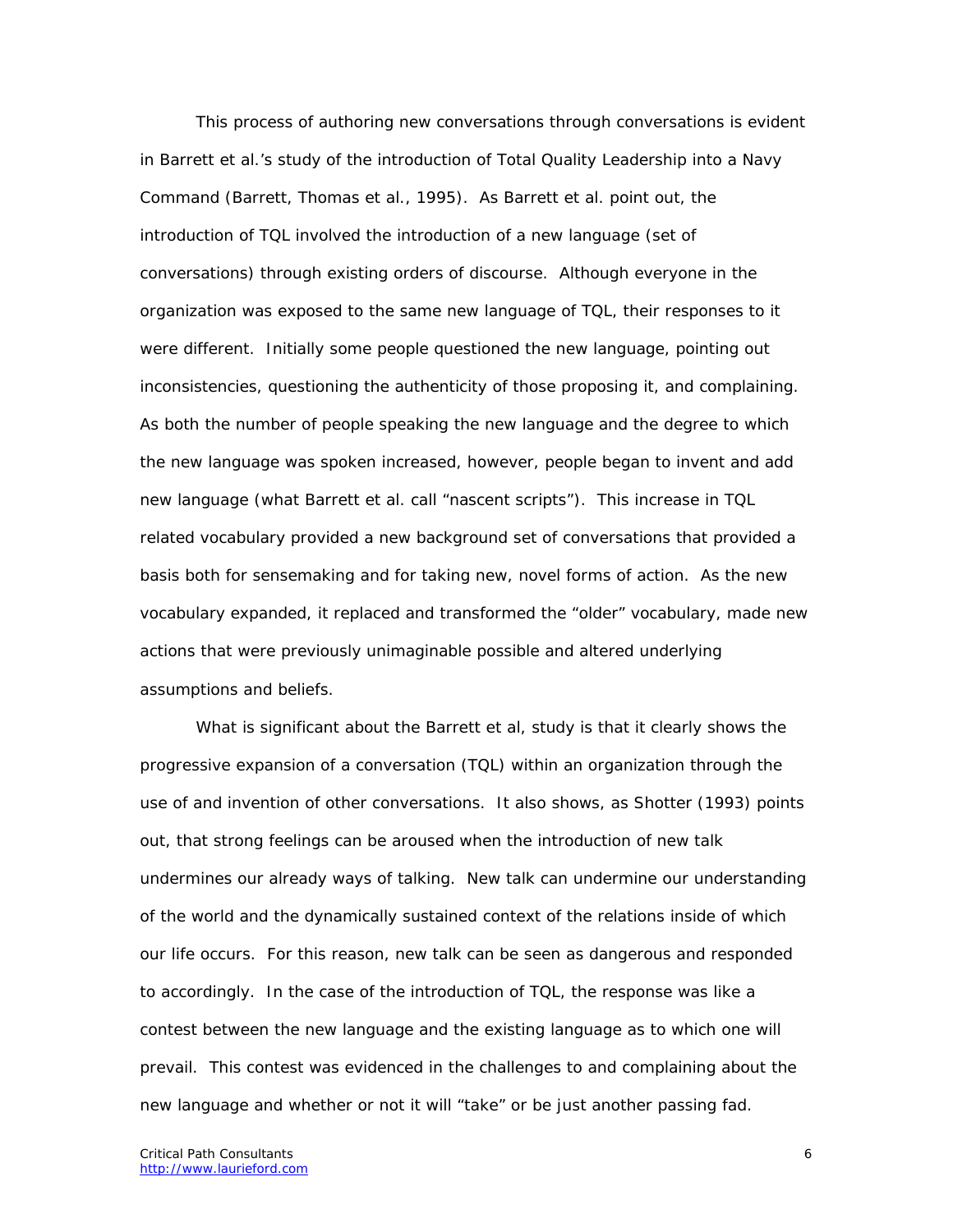However, as the TQL conversation persisted in being spoken, it began to spread and events were interpreted and explained using the new vocabulary. As new conversations were added ("nascent scripts") and people became habituated to the new language, a new context evolved inside of which new actions that were previously unimaginable became possible and the background assumptions and beliefs of the organization altered. At this point, the new vocabulary had successfully established itself within the network of conversations and the change was "institutionalized".

 The power of conversations, therefore, rests in the realization that they create our reality and the context inside of which action is or is not possible. Conversations provide the context in which the world occurs for people, and their actions are correlated to those occurrences (Winograd and Flores, 1987). When these conversations shift (or are shifted in the case of organizational change), reality shifts and with it what can and can't be done. Conversations modify reality by virtue of whether or not something is talked about. Dropping conversations or adding them to a network of conversations will weaken some aspects of reality while reinforcing others. If something is not talked about for a long enough period, it ceases to be an integral part of the organization's regular set of conversations. Certain management fads are an example of things that people once talked about but do no longer. By the same token, talking frequently about something makes it more real, particularly if a variety of different people do the talking.

 When managers make "declarations of change", they create new futures (realities) inside of which existing relationships alter, get redefined, and unfold newly. Shotter (1993) gives an excellent example of this in his example of what happens when someone in a relationship declares "I love you". At that moment, a new reality is brought into existence and whatever relationship did exist is forever altered, following a trajectory given by the declaration. Although Shotter's (1993)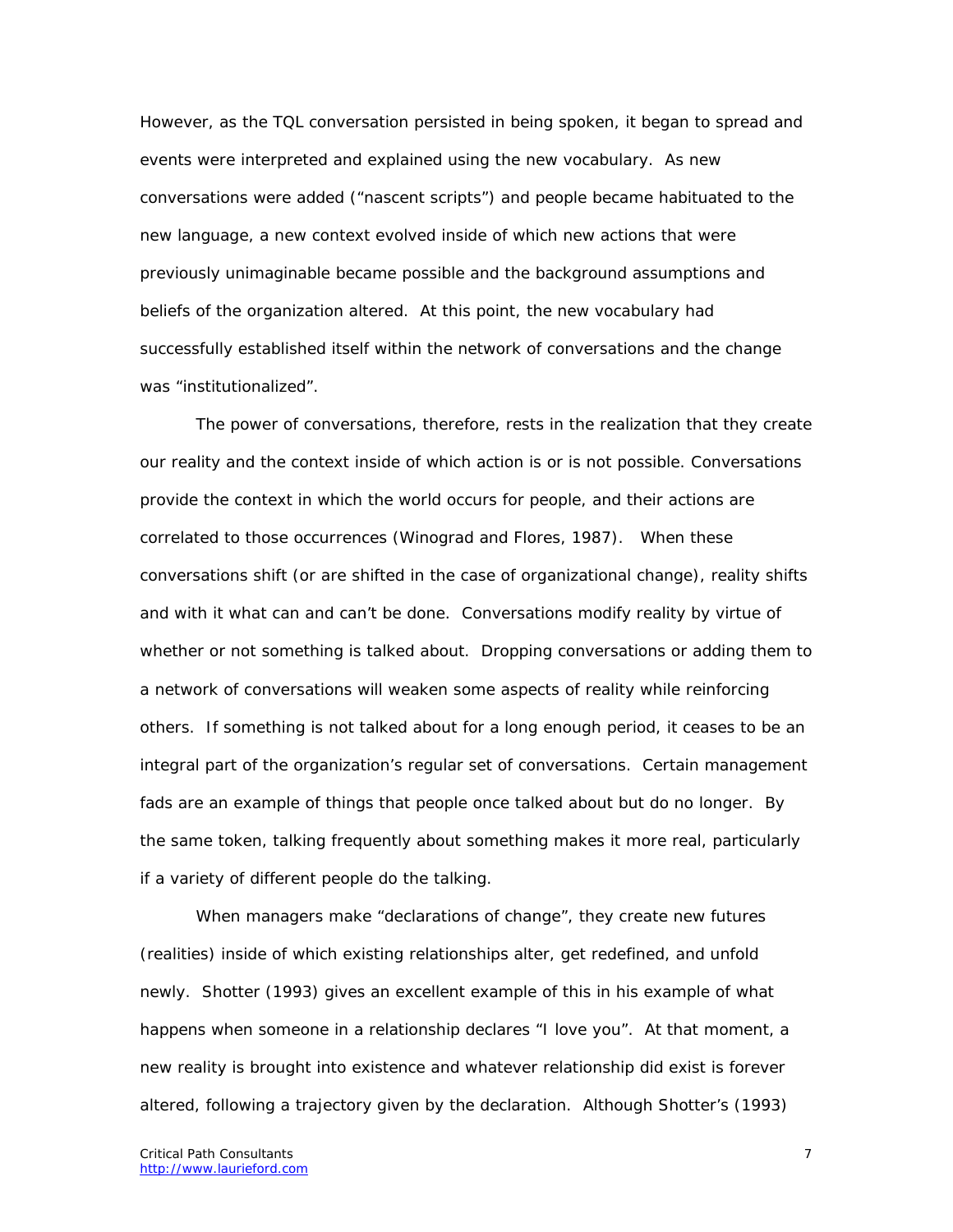example revolves around a reciprocated declaration, it is important to realize that regardless of the second person's response, the relationship is altered in the moment the declaration is spoken. Given this power of conversations, it is no surprise that "declarations of change" can evoke powerful reactions and resistance (Hermon-Taylor, 1985; Bryant, 1989). Managers engaged in authoring changes are not simply engaged in communicating change, they are engaged in declaring new realities that alter existing relations.

#### **Organizations as Networks of Conversations**

 Within the constructivist perspective taken here, organizations are networks of concurrent and sequential conversations (Berquist, 1993) that establish the context in which people act and thereby set the stage for what can/will and can/will not be done (Schrage, 1989). Planning, budgeting, hiring, firing, promoting, etc. are all conversations that constitute organizations and provide the context in which action is taken. Other constitutive conversations are conversations for and about authority, leadership, rewards, reengineering, competition, customers, resources, and management, among others.

 Organizations as networks of conversations does not mean that there are organizations and there are networks of conversations among the people within them. Rather, it means that conversations exist and a particular network of these conversations **are** the organization. There is no organization independent of that which is authored, maintained, and referenced in conversations, including background conversations. If all the conversations for and about an organization were to cease, there would be no organization.

 Many of the conversations in organizations engender commitments that can be fulfilled through special networks of recurrent conversations in which only certain details of content differentiate one conversation from another (Winograd and Flores, 1987). For example, recurrent requests for "customer service" create a predictable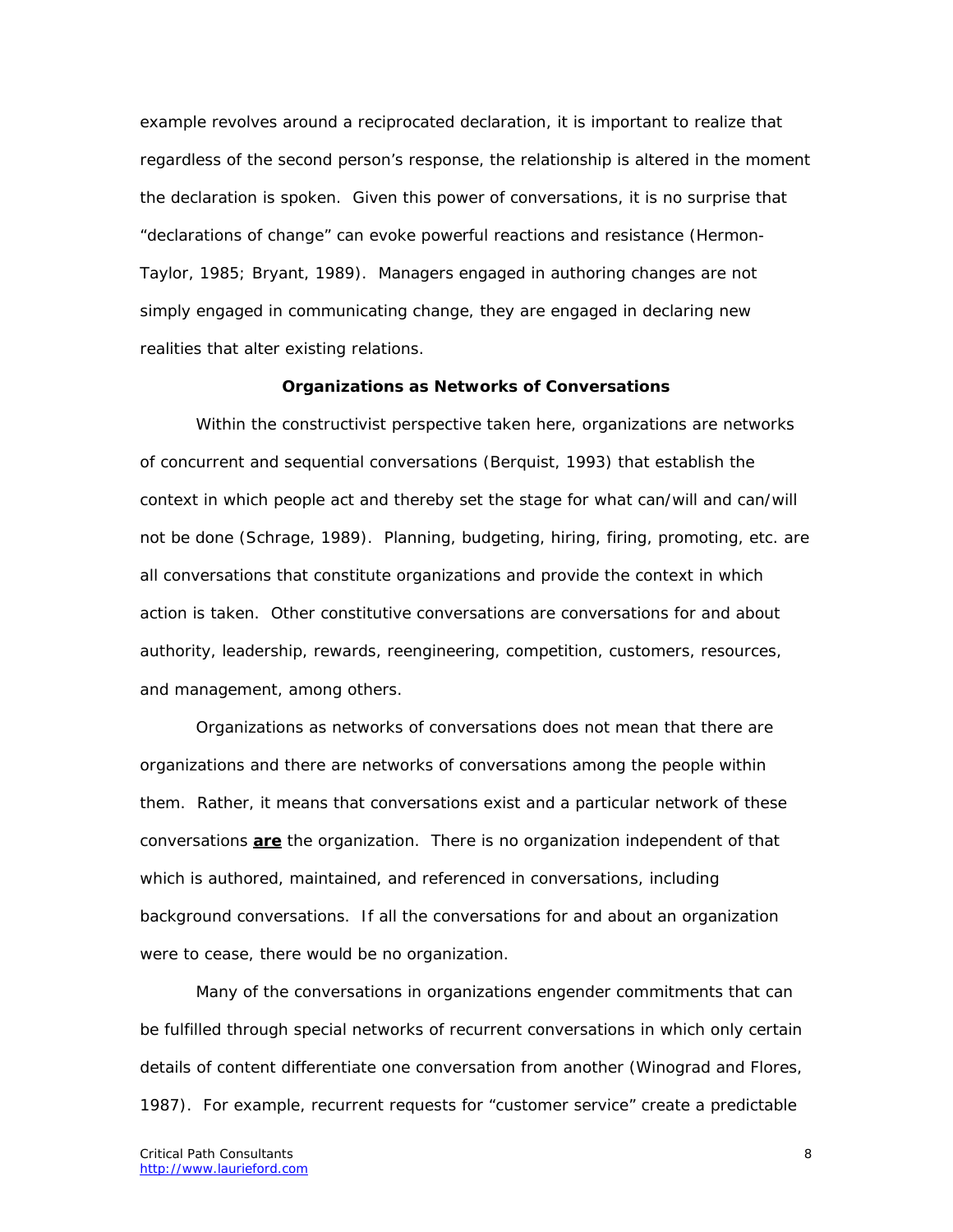pattern of recurrent conversations within the organization called "customer service". Recurrent conversations are particularly important in the authoring of organizations and organizational change because they are embodied in the offices and departments that specialize in fulfilling some part of the engendered commitments (Winograd and Flores, 1987). Indeed, jobs, offices, and departments are existence structures for the conversations they embody, thereby ensuring that those conversations, and their correlates and derivatives, continue to be spoken and engaged with. In a very real sense, jobs, offices, and departments are the protectors and purveyors of habitualized conversations and their commitments.

 These recurrent conversations come to constitute a type of structural coupling between two or more participants (e.g., individuals, groups, and departments) in which the participants work to maintain that coupling, i.e., their recurrent patterns of conversation, in the face of environmental perturbation (Maturana and Varela, 1987). Since structural coupling is always mutual, changes in the conversations that constitute the coupling requires a change in the conversations of all participants so coupled. In this sense, we exist in a network of structural couplings that continually weaves our conversations, linking them in a network of conversations (Maturana and Varela, 1987). The phenomenon of structural coupling underscores the fact that no organization conversation can be treated in isolation, but only as part of a network. It also underscores that conversations and patterns of discourse "hold" other conversations in place, thereby contributing to what is experienced as resistance to change. Structural coupling implies that resistance in a network of conversations is not a function of individual attributes and conditions, but of the conversational context within which people are located. If this context can be revealed and shifted, resistance will disappear and change can move forward.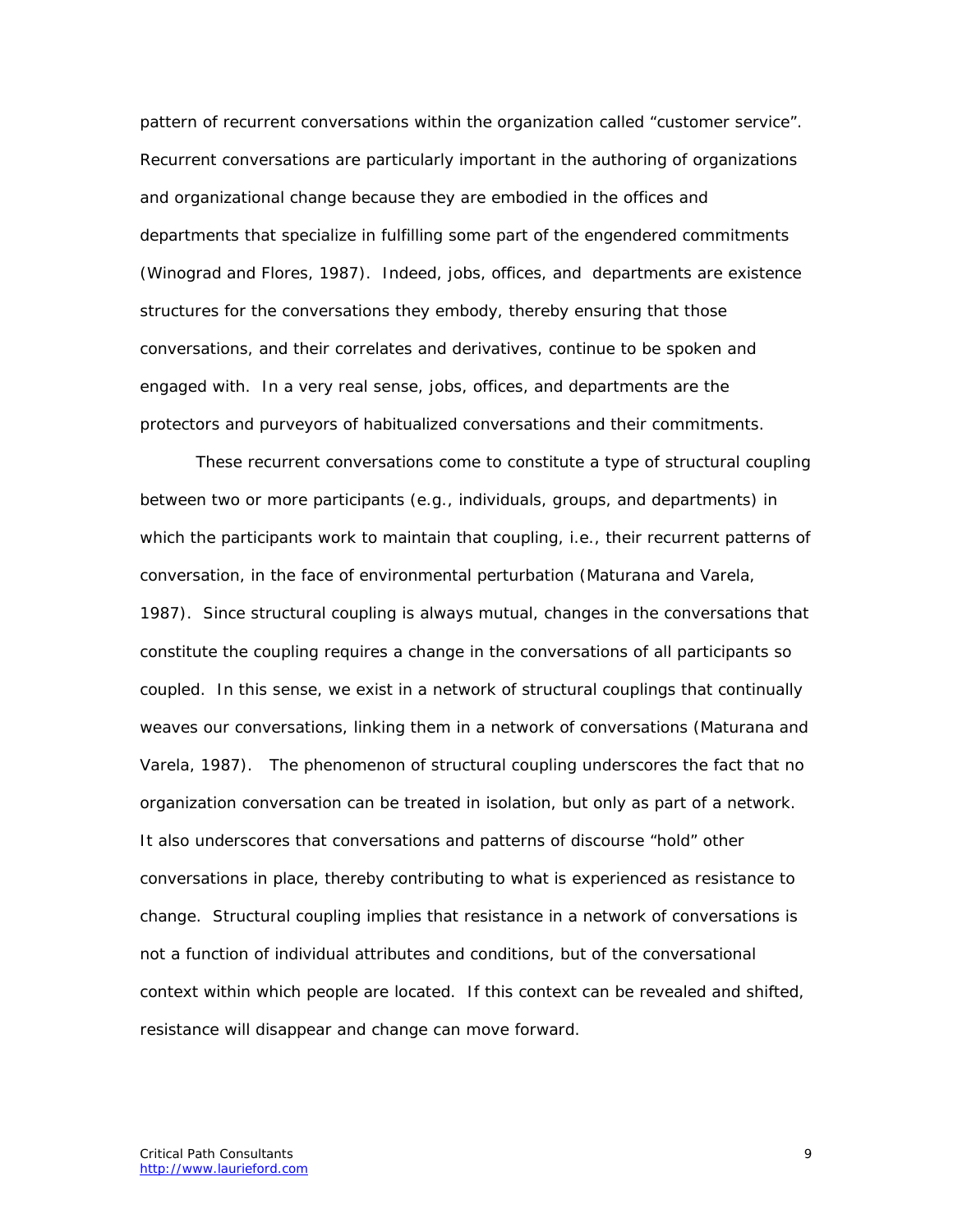# **Not All Conversations Are The Same**

 Although what can and can't be done, and what will and won't be done is a function of the conversations within an organization, not all conversations are the same when it comes to the authoring of change. In our work, we distinguish two domains in which conversations may reside: committed and uncommitted.

Commitment, in the domain of communication set forth here, is not an experience, nor a deeply heartfelt sentiment, nor an obligation. It is a fundamental element in the acts of speaking and listening. Every language act has consequences for all participants, since by making a statement, a speaker is "entering into a specific engagement, so that the hearer can rely on him" (Habermas, 1979, 61). This is what we mean by commitment, an intention to be engaged in certain ways in the future. Speech act theory recognizes the importance of commitment as a first step toward dealing adequately with meaning (Searle, 1969; Searle, 1975).

**Committed Conversations.** There is a minimal implicit commitment in every conversation which is granted by the commitment in the speech acts that constitute the conversation (Winograd and Flores, 1987). In some conversations, there is an additional level of commitment associated with the conversation as a whole, which commitment is senior to and inclusive of the commitments of the individual speech acts. This is a commitment on the part of one or more of the participants in a conversation to be accountable for the content of the conversation as well as the form and for having the conversation make a difference. This additional level of commitment is not necessary for a conversation, but, when it is present, the conversation is called a *committed conversation*.

 Committed conversations are conversations *for* something, as compared to conversations *about* something, and include a commitment to accountability in speaking and listening. As a speaker, the participant is willing to be understood and related to as their speaking, i.e., their word. That is, one is willing to be "held to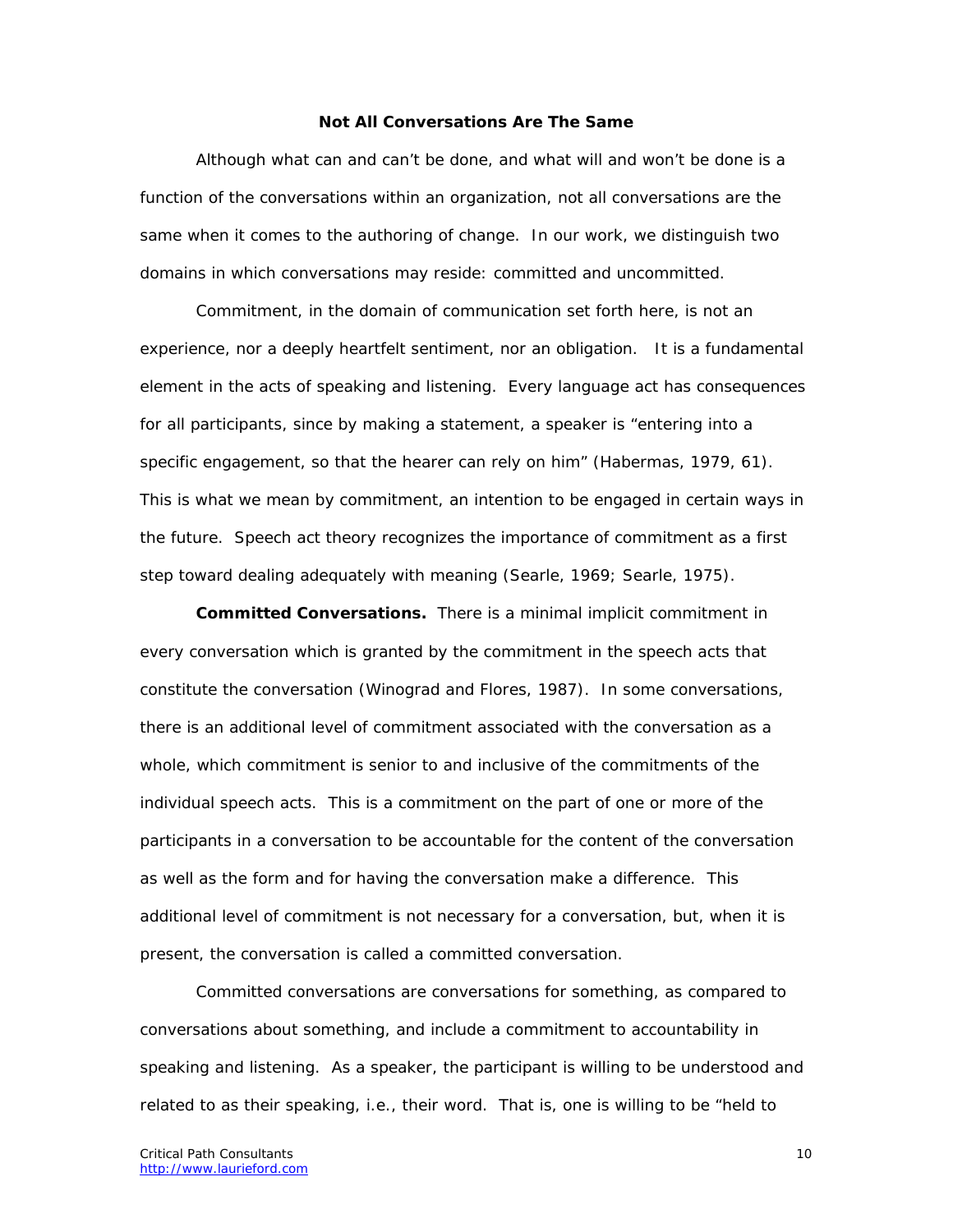account" for their speaking and its effects and impacts. As a listener, the participant is similarly accountable for what is heard or noticed in the conversation. In a committed conversation, both the speaker and the listener are engaged in and accountable for moving the action forward. Committed conversations, therefore, are conversations that create, direct, and forward the action and for which the participants are accountable.<sup>i</sup>

**Uncommitted Conversations.** Uncommitted conversations are conversations *about* something and are spoken by people who are not accountable for taking action or producing a result in the area in which the conversation is being held. For example, someone who complains "They should do something about…." is talking about something that others should do and is not stepping up to or declaring themselves accountable for taking the actions needed to produce the result. In this context, uncommitted conversations are those conversations that offer commentary, opinion, evaluation, assessment, or judgment about what is being observed with no intent of taking any action to make something different happen. If someone offers a criticism about a proposal, for example, but does not offer a way to improve or move the proposal forward, they are engaged in an uncommitted conversation.

 Understanding the difference between committed and uncommitted conversations is critical to anyone engaged in authoring change. Committed conversations move things forward, make things happen, and produce breakdowns or breakthroughs. Uncommitted conversations, on the other hand, slow things down or even stop the action altogether. We are all familiar with the person who raises objections without offering any constructive alternative, or who asks questions only to quarrel with the answer. Both are examples of uncommitted conversations that slow down what is happening, even though the speakers may insist that they are trying to help.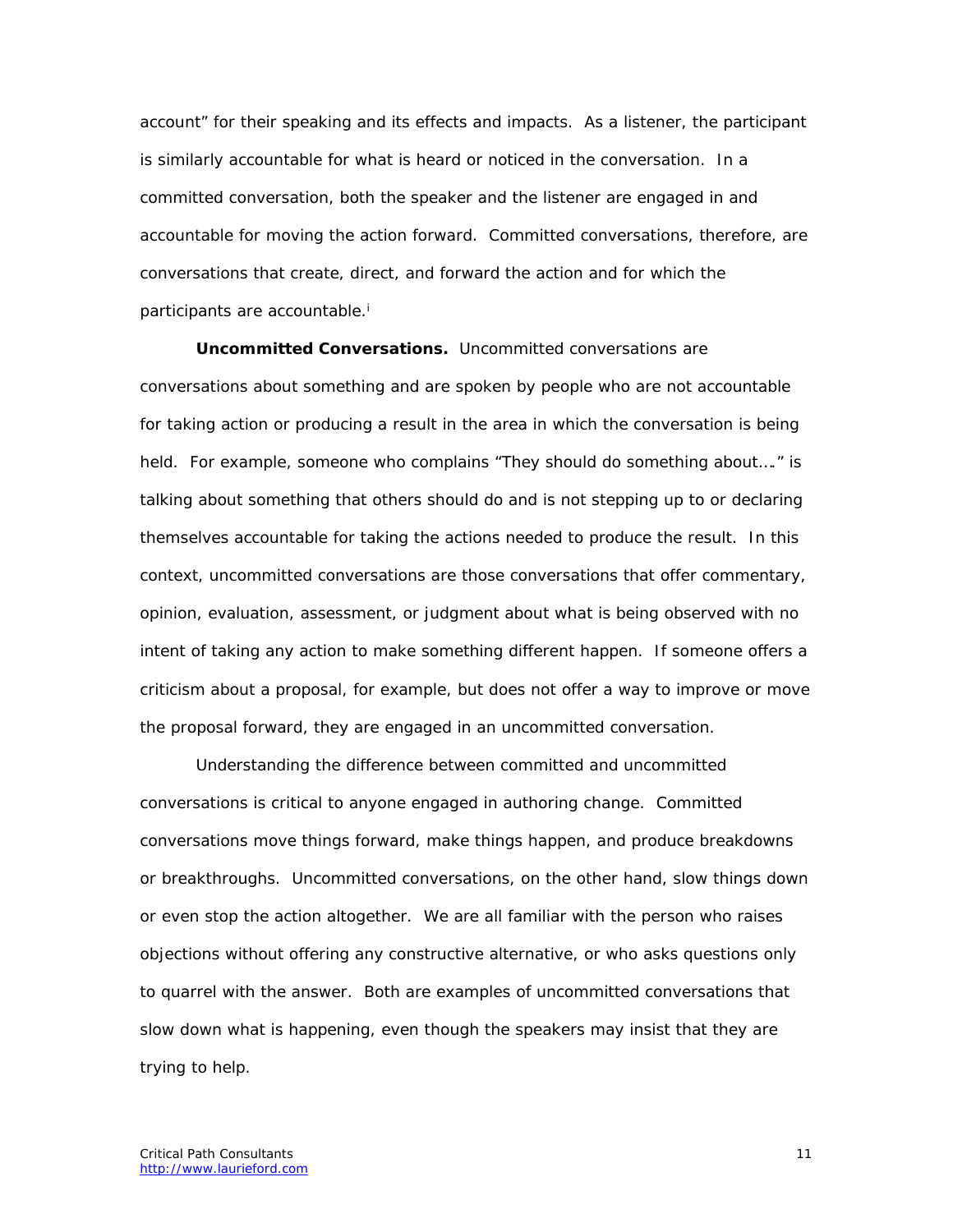Oakley and Krug's (1991) work suggest that the rate at which changes are implemented is a direct function of the ratio of committed to uncommitted conversations. In particular, they suggest that as the ratio of committed to uncommitted conversations increases, so does the action and results associated with a change. Indeed, in both our educational and consulting work, we have been able to dramatically improve the effectiveness of hundreds of managers at implementing changes, including those considered impossible, with no change in other organizational conditions and circumstances, by having them shift from uncommitted to committed conversations. Shifting conversations has even been effective in those cases where people lack authority or other artifacts of position that are sometimes seen as necessary for change. For example, in one case a master's student was able to bring about a change in university parking policy and in another case a Ph.D. student was able to get a new major approved and implemented.

The authoring of change, therefore, occurs in committed conversations. And, since managers engage in conversations every day, they have the opportunity in each and every conversation to choose between having a committed or uncommitted conversation.

#### **Fours Types of Committed Conversations**

 In their work on organizational change, Ford and Ford (1995) proposed that there are four different types of committed conversations that managers use in the effective implementation of change. These are initiative, understanding, performance, and closure conversations.

**Initiative Conversations.** An *initiative conversation* is the "call" or "proposal" that creates an opening for change. In an initiative conversation, someone communicates that there is an opportunity for change with an assertion (e.g., "We need to do something about the deteriorating situation in the East"), a request (e.g., "Will you approve our undertaking a new program to restructure the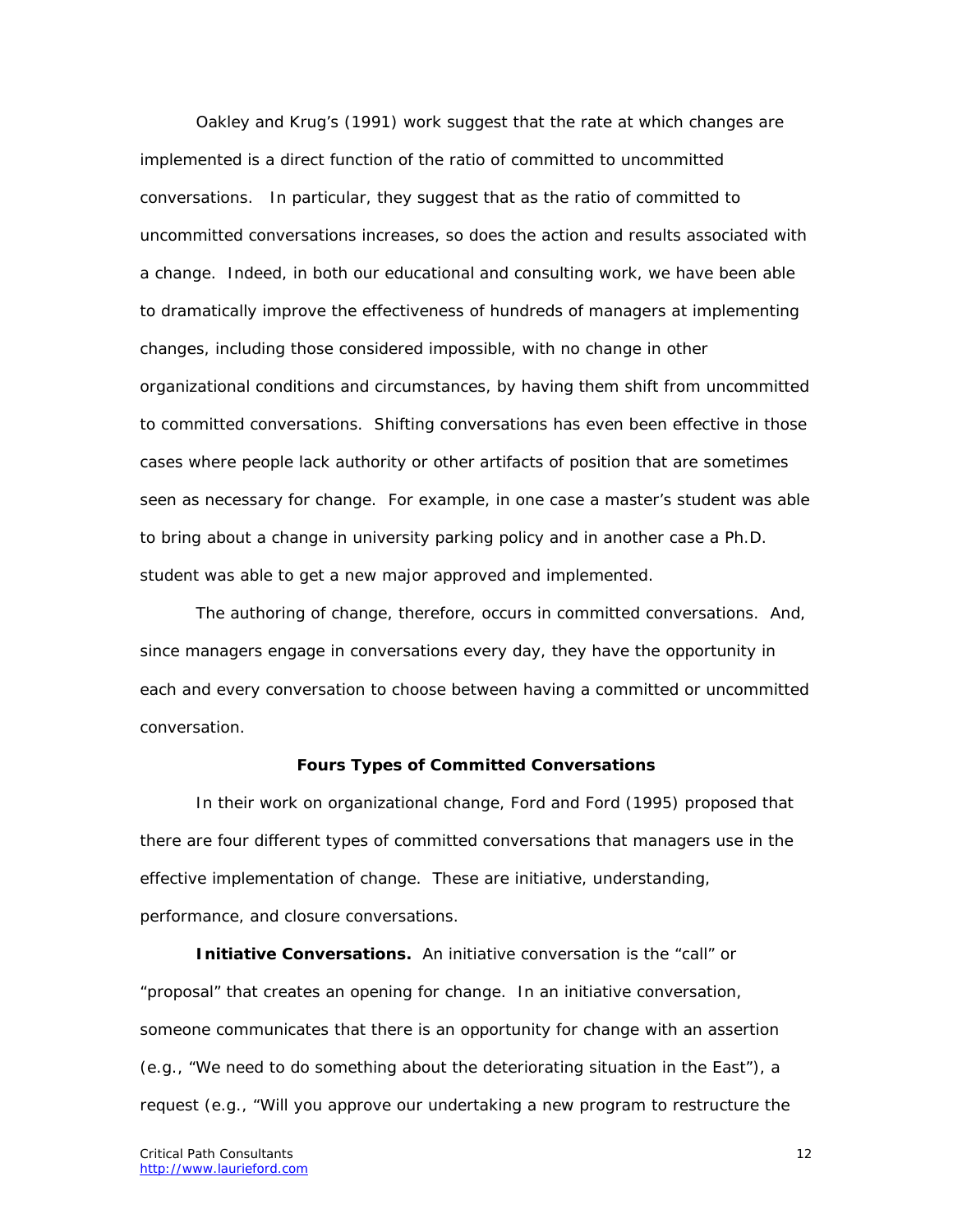department?"), a promise (e.g., "We will reduce the budget deficit by 25% this year"), or a declaration (e.g., "We will substantially increase the availability of health care."). The public promise of President Kennedy to put a man on the moon by the end of the 1960's was an initiative conversation sufficient to produce a massive change effort in NASA. The working components of initiative conversations are phrases like "I propose...", "Tell me what should we do about...", "We are going to...", "It is time we undertake....", and "What do you think about..?". Initiative conversations may arise in any of several different places: in informal meetings in which people discussing existing conditions and circumstances, out of the visions that individuals have for what could be (e.g.Kouzes and Posner, 1993), or as a result of other change processes within the organization. And, in any one interaction, several initiative conversations may arise, as in meetings where participants make multiple proposals, throw out multiple ideas, or suggest multiple options. While most initiative conversations die almost immediately, others are explored to a greater or lesser extent in conversations for understanding.

**Conversations for Understanding.** *Conversations for understanding* are the conversations in which people seek to comprehend or understand "what's behind" the initiative conversation and come to a determination regarding what, if anything, will or could change. It is in conversations for understanding that participants work to make sense of and test initiative conversations by examining the assumptions, evidence, etc. that underly it, and to reflect on the implications of that thinking by questioning, challenging, supporting, etc. what is said. Through conversations for understanding, participants develop and add language to initiative conversations (Barrett, Thomas et al., 1995), thereby creating a shared context (Ashkenas and Jick, 1992) that allows them to come to some understanding of the relative merits of a change, the reasons for it, and how they stand relative to it (e.g., support or resist).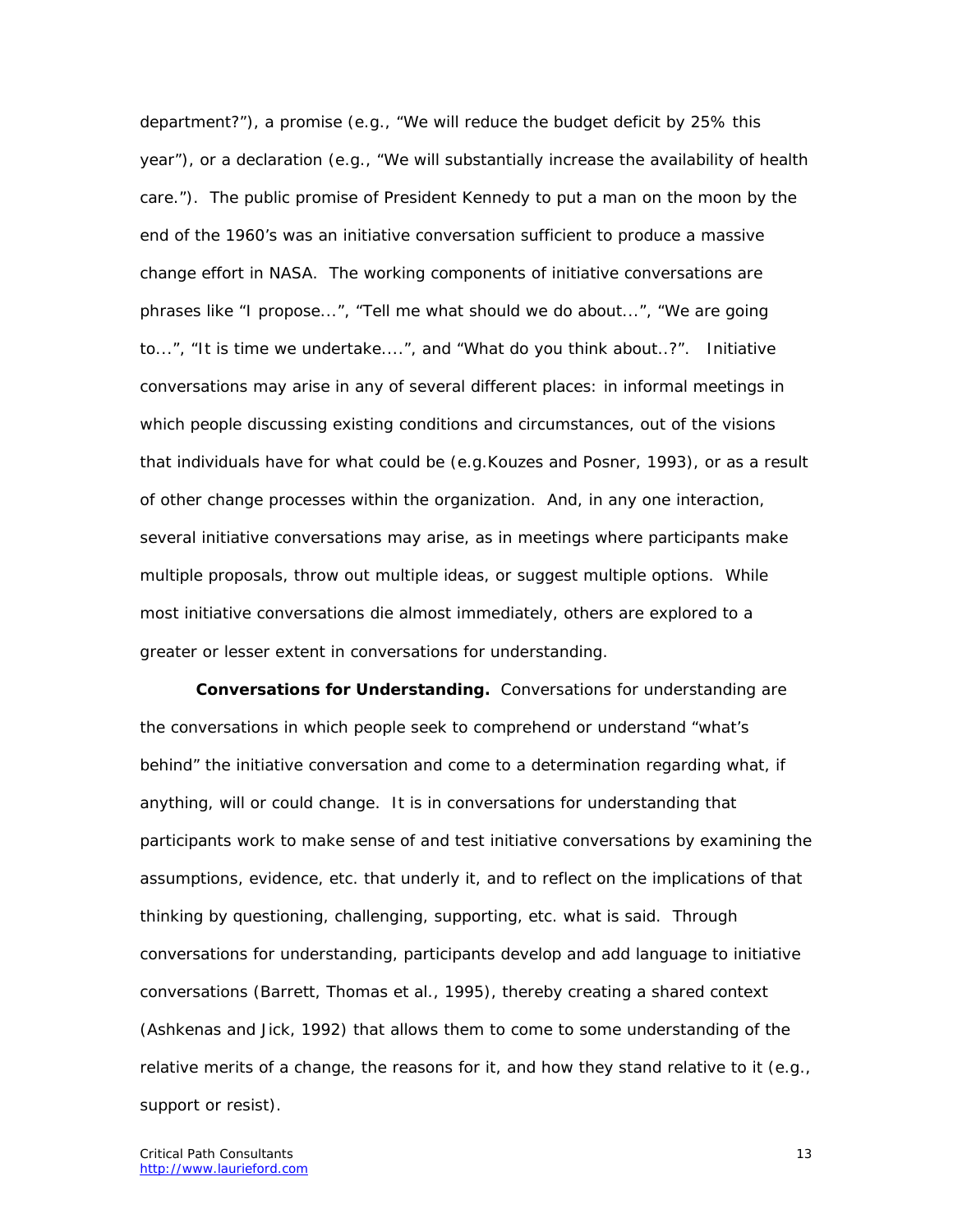Conversations for understanding are important in the authoring of change because they produce two important by-products. The first and most substantive by-product is the specification of the *conditions of satisfaction* for the change. Conditions of satisfaction give the measurable and observable conditions, requirements, or measures (Kanter, Stein et al., 1992) that must be met in order for the change to be declared successful. Although there will almost certainly be miscellaneous, unintentional, or unexpected outcomes, authors of change will want to specify the conditions that will exist when the change has been completed and the time frame within which these outcomes will be produced (Winograd and Flores, 1987). Generalities and ambiguity (cf.Eisenberg and Goodall, 1993), such as "establish a new allocation process to improve performance" are insufficient if change authors expect to determine whether actions taken are effective.

 A second by-product is some degree of *involvement, participation, and support* on the part of those engaged in the change. This by-product is particularly important because it provides people with a rationale, context, or meaning for the change and an opportunity to express their concerns, ideas, and suggestions (Kanter, Stein et al., 1992; Kotter, 1996). Where these conversations are missing or are incomplete, people may not understand what is happening or know their role in the undertaking, and may resist change efforts (Beer, 1980).

 Authors of change will want to be aware that the foundational commitment of conversations for understanding is understanding, not action. Only conversations for performance (discussed below) are committed to making something happen. This means that no matter how well someone understands a change, they can not be relied on to take action. And if they do act, understanding does not insure that the appropriate actions (i.e., ones that forward accomplishment) are taken. For example, just because someone understands the organization is moving to a team based approach, and can cite all the reasons why, does not mean that they know to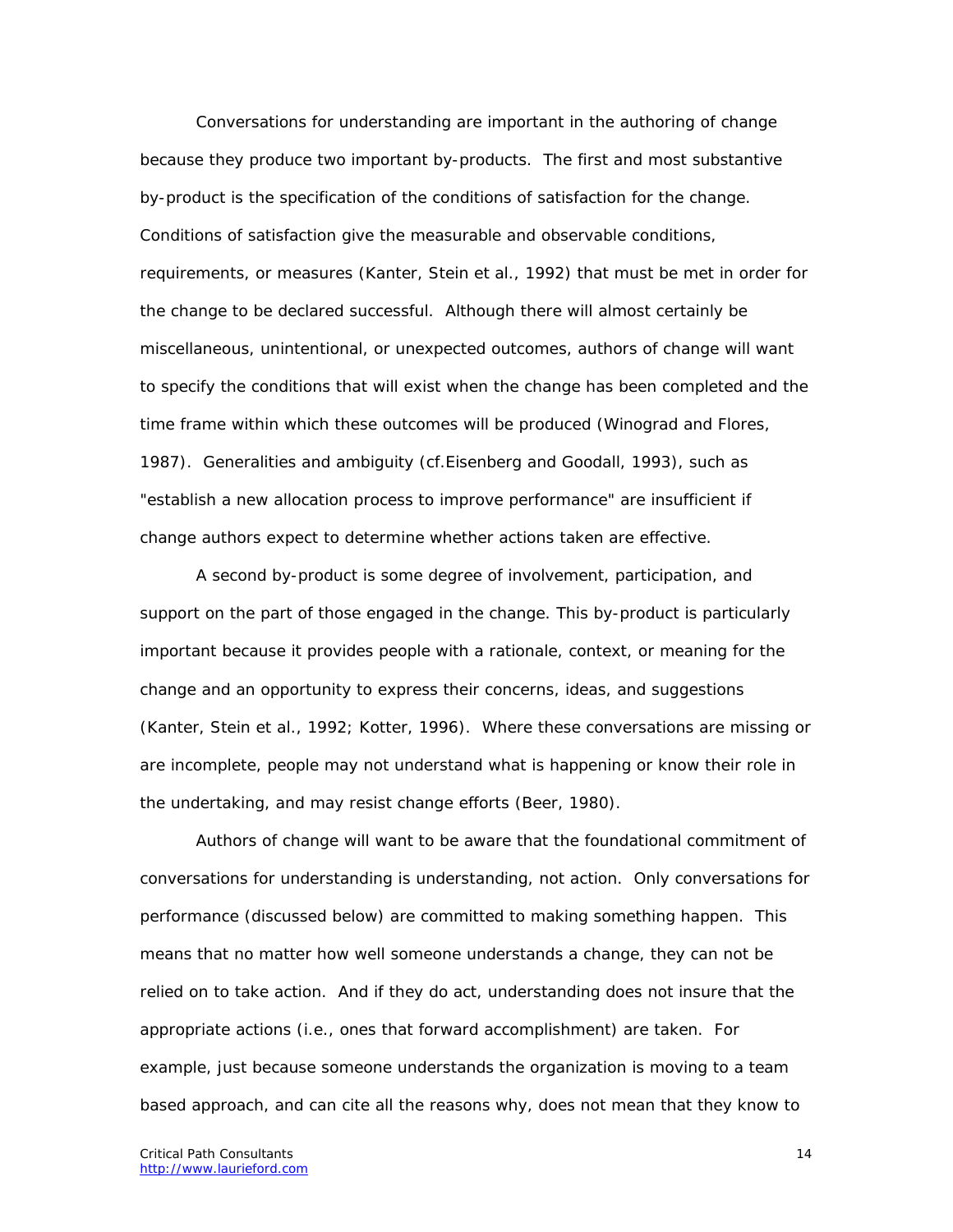take action, what actions to take, or when to take them. The failure to recognize that the commitment of conversations for understanding is understanding can result in change authors spending inordinate amounts of time in trying to have people understand in the hopes that once they understand, they will act. If managers are really interested in action, they will want to use conversations for performance.

**Conversations for Performance.** *Conversations for performance* include what Winograd and Flores (1987) call "conversations for action," which are networks of speech acts with an interplay of requests and promises spoken to produce a specific action and result. Requests ask another to take an action or produce a result by some deadline, e.g., "Will you call my boss now and tell him I will not be at the meeting today?". Promises, on the other hand, specify the actions or results someone (including the speaker) has said they will produce by some deadline, e.g., "I promise to have the sales figures for you by the end of today." Together, requests and promises form the backbone of conversations for performance.

 Conversations for performance call for a commitment to produce specific actions and results in time, not on the transmission of a request or promise, and not on their meaning. When someone makes a promise, or accepts a request, they are committing to taking the action or producing the result specified in the request or promise by the time specified. Conversations for performance, therefore, are intended to make things happen by having people in action. This means that by increasing the frequency with which they use conversations for performance, change managers can substantially increase the velocity with which changes are implemented (Goss, 1996).

**Conversations for Closure.** *Conversations for closure* (Ford & Ford, 1995) are characterized by the use of assertions, expressives, and declarations to bring about an end to an event or happening. Bridges (1980) proposes that where changes have not been closed or completed, people are left dissatisfied with the lack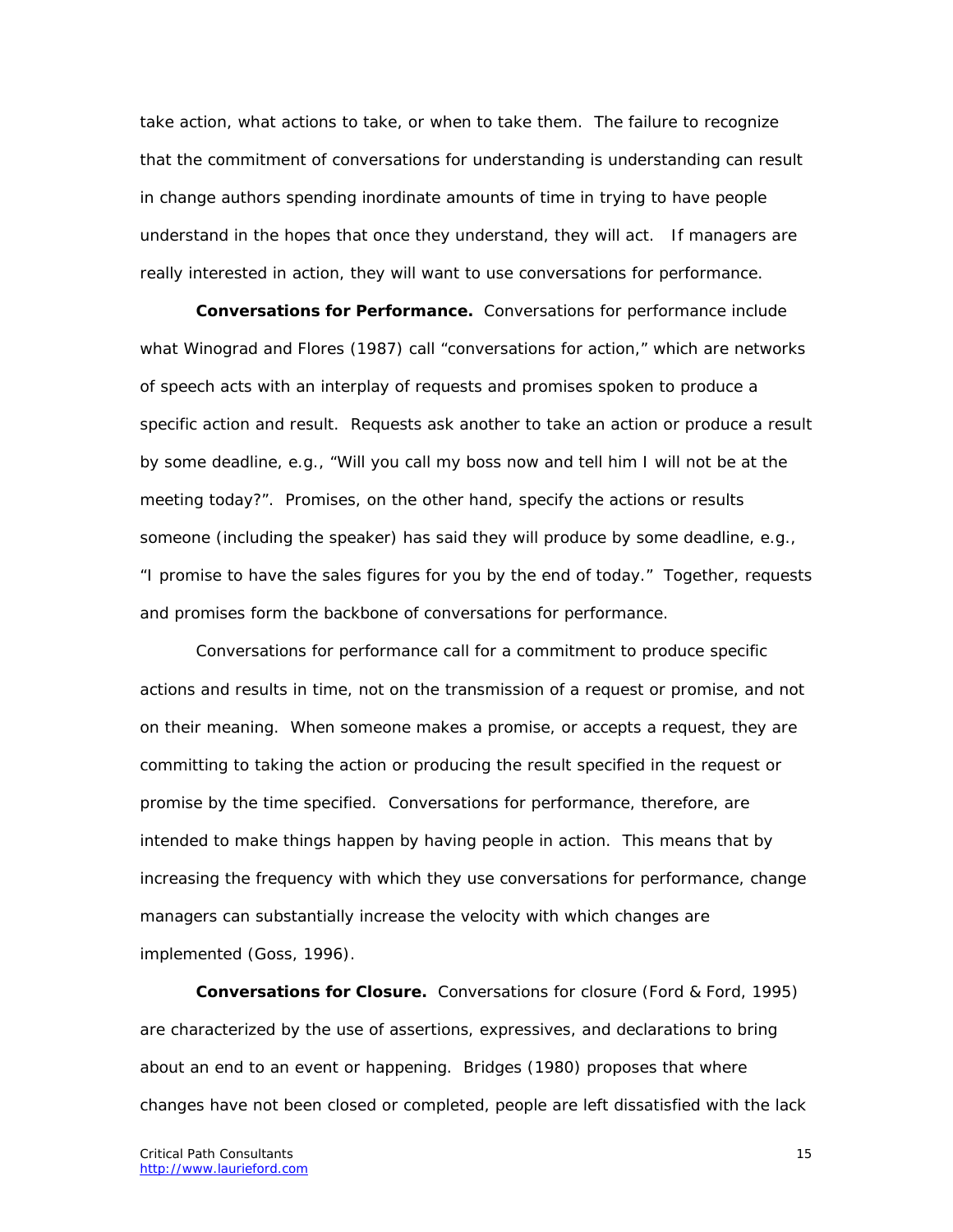of closure. All subsequent attempts to introduce change will occur within this "conversational space" of incompletion and dissatisfaction. In a sense, the incomplete past defines and colors the future, and people are not really free to move on until closure has been brought to the past (Albert, 1983; Albert, 1984). Conversations for closure are committed to completing the incomplete past, with all its attendant expectations and interpretations of failure and fulfillment. Closure allows the past to remain in the past, which makes possible a new recognition of what is actually present, and thus a new opportunity to create what's next (Goss, Pascale et al., 1993).

Closure is essential to change. It implies "a sense of harmonious completion" wherein tension with past events is reduced or removed and balance and equilibrium are restored (Albert, 1983). One important aspect of conversations for closure is acknowledgement. Conversations for closure acknowledge accomplishments, failures, what has been (was) and has not been (was not) done, thereby allowing people to complete their contribution to the change and the results of that contribution, favorable or unfavorable. Conversations for closure also acknowledge that, whether the change was completely, partially, or not at all successful, there is now a different future available, that contains new opportunities and problems that were not available before the change.

#### **Conversations and the Authoring of Change**

Authoring change within a network of conversations calls for an alteration in our understanding of what constitutes "change" in general and "a change" in particular. Traditional, structural-functionalist perspectives talk about "a change" as if change mangers were removing or replacing one object or object like thing with another (Ford and Ford, 1994). Even if it is acknowledged that there are many parts, stages, or components, the "change" is nevertheless represented as if it has object-like properties and clearly defined parameters that exist independent of the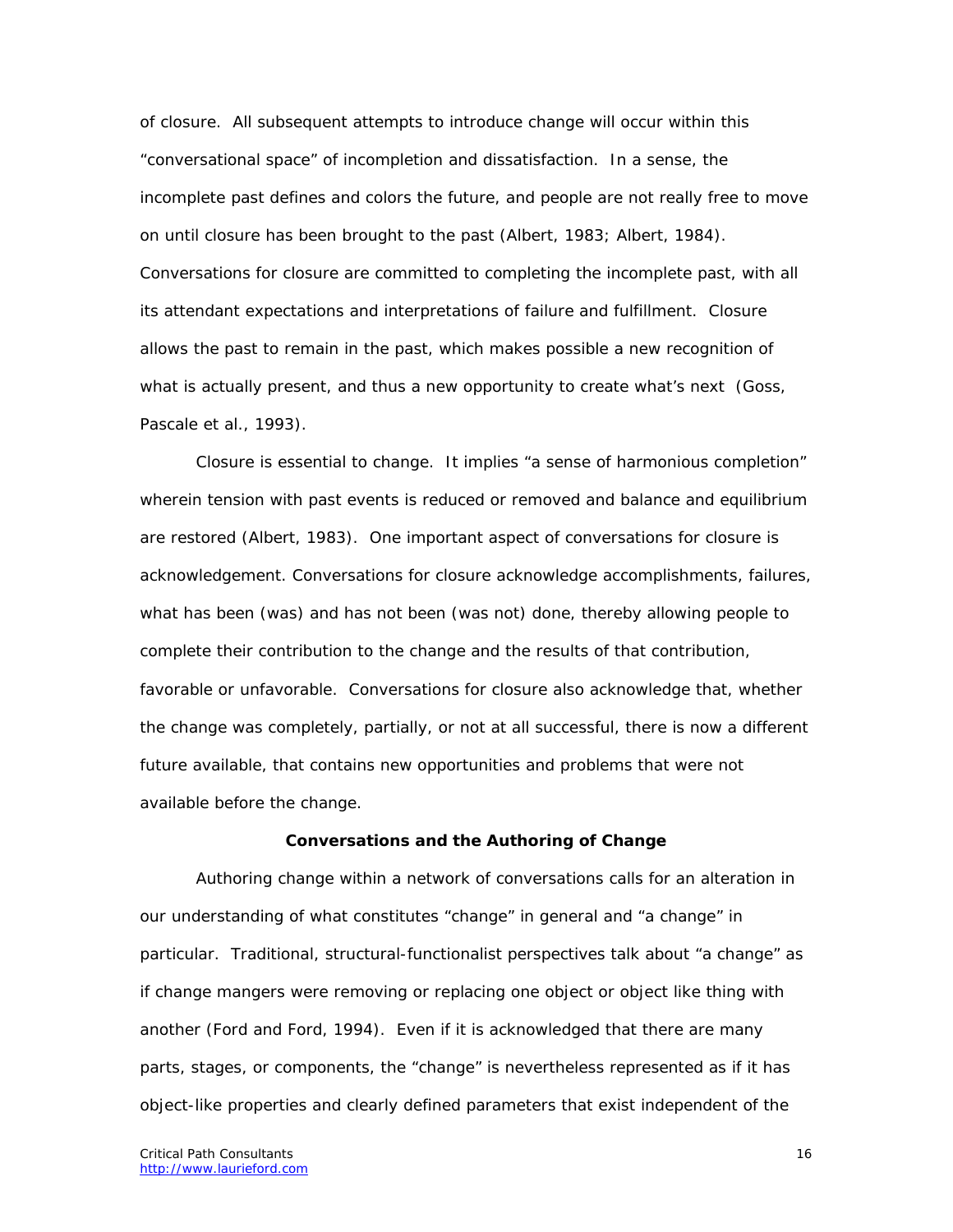conversations in which they are embedded. At best, conversations are simply a tool that are used to put the change in place (Ford and Ford, 1995). Within the context considered here, however, such a monolithic view of change is problematic.

A change, like the organization in which it occurs, is not monolithic discursively. Rather, a change is more appropriately seen as a polyphonic phenomenon (Hazen, 1993) within which many conversations are introduced, maintained, and deleted (Barrett, Thomas et al., 1995; Czarniawska, 1997) in such a way that a particular outcome is realized (Ford and Ford, 1994). This perspective is evident in Czarniawska's (1997) study of Swedish government agencies where "changes" were constituted by a series of conversational episodes organized around particular themes (e.g., "decentralization" or "computerization"). It is also evident in Elden's (1994) observation that the transformation of Magma Copper occurred in a "myriad of many, mostly small, local activities" initiated on a local level within a common commitment to a possible future. Barrett et al. (1995) have also found that the implementation of a change occurs through a myriad of local conversations in which new conversations are invented inside a specific commitment or theme; in their case, a commitment to the implementation of total quality leadership (TQL).

Within a conversational perspective, there is no the change, like an object, that is being produced. Rather, change is an unfolding of many conversations within a general theme (Czarniawska, 1997), new vocabulary (Barrett, Thomas et al., 1995), or metalanguage (Elden, 1994), most of which can not be anticipated and must be generated locally "in the moment". Indeed, every time change managers introduce a conversation, they need to engage in a variety of conversations depending on who they are talking to, where, and when. In this sense, change in a conversational context is like experimental theatre or improvisational jazz where the script (music) is being written while it is being performed (Boje, 1995; Czarniawska, 1997). Although there is an intended result or outcome that is to be achieved, the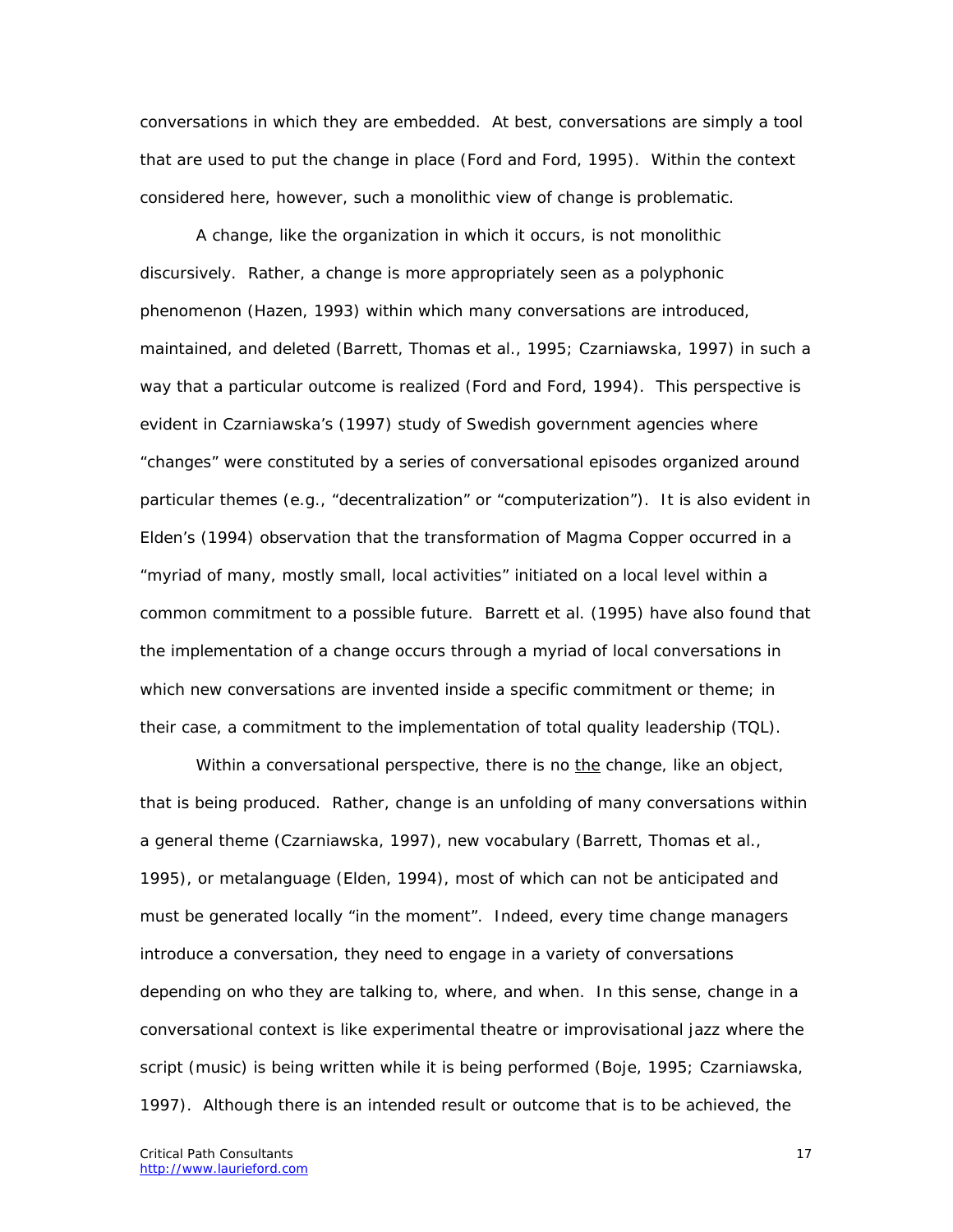specific conversations that are needed, with whom, and when have to be generated on a moment to moment basis. Indeed, as Barrett et al. (1995) have found, an entirely new language, the specifics of which can not be anticipated, is generated as a change grows and spreads within an organization. For this reason, managers and the people they work with are ongoingly engaged in authoring the context in which they will work, and as this context shifts, the work that can and does get done also shifts.

Because the conversations required for producing a new intended outcome (i.e., a change) can not be anticipated, the production of any change involves the generation and dynamic unfolding of many conversations that interplay in different ways. The failure to recognize change as this unfolding of micro conversations within a macro conversation robs change agents of their power in conversations and shelters them from their responsibility for authoring the conversations. Indeed, it is the very inconspicuousness of individual conversational events that generate and sustain change, that makes their actual relevance little noticed and underestimated (Lynch, 1996; Hatch, 1999). Yet, as can be seen in the case of epidemics, transmission need not proceed conspicuously to amass an enormous host population or produce dramatic conversational shifts (Ford, 1999).

Where organizations are network of conversations, authoring change becomes a matter of shifting (e.g., changing the content, type, and focus) conversations (Pascarella, 1987). Shifting conversations is accomplished by abandoning the speaking of some conversations (e.g., "Why we can't") and deliberately introducing and repeating new conversations (e.g., "What needs to happen?"). For example, the executive of one organization was able to overcome complacency and increase the competitiveness of a utility by introducing and sustaining a conversation for phantom competitors (Johnson, 1988). Even in the case of a mining company that appears to operate solely using tangible processes for taking rock out of the ground and turning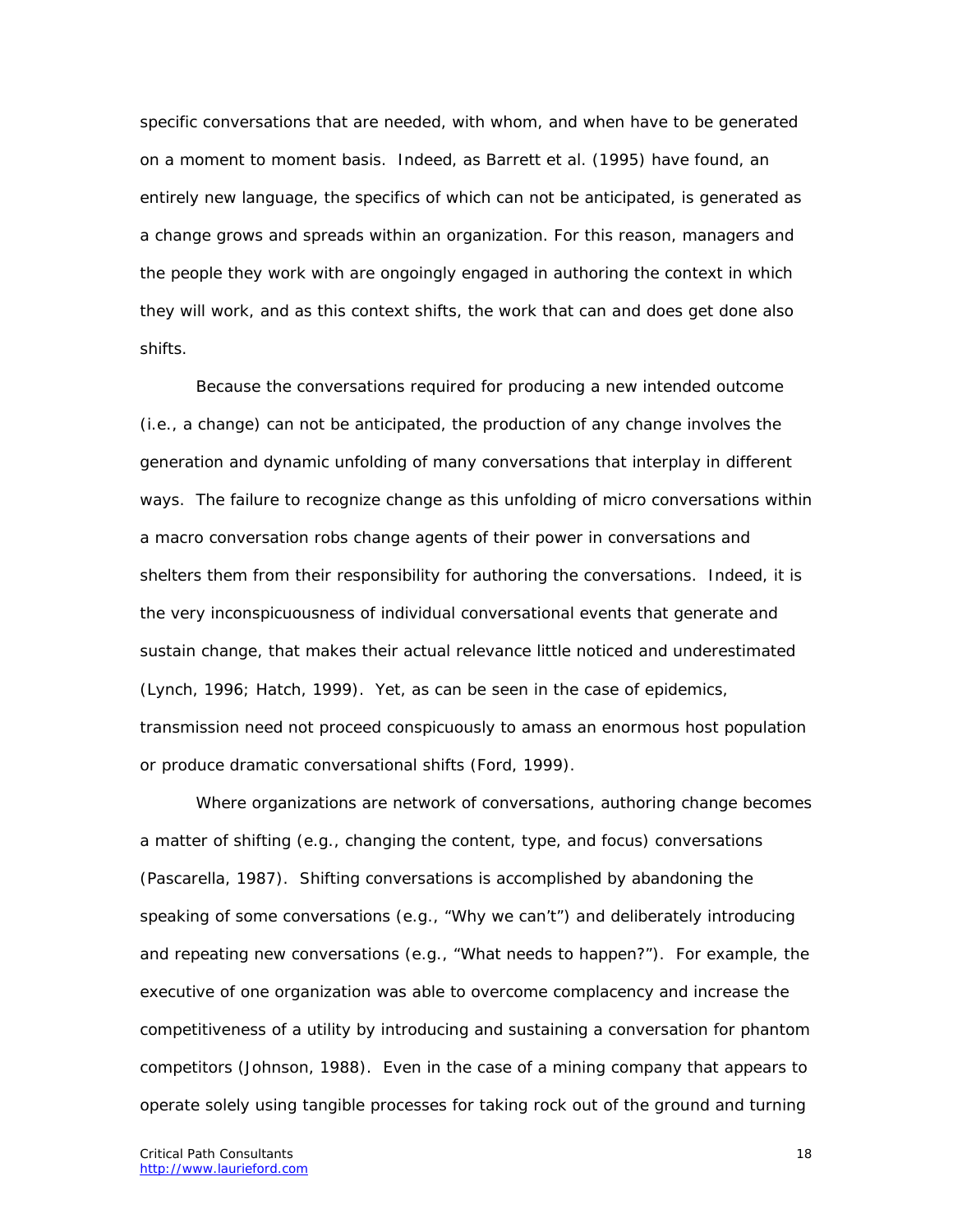it into metal, the reality of those processes occurs in the conversations of the organization. To change the organization or some process in it, the managers must shift the conversations in which the processes take place and are understood (Zaffron, 1995). Since conversational (constructed) reality provides the context in which people act and interact, shifting conversations shifts reality, thereby providing new opportunities for action and results. A key to making these shifts is to move from uncommitted to committed conversations.

 Change managers always have a choice in what they talk about. They can be reactive, complaining about what they see as wrong, the obstacles they perceive as inhibiting or stopping them, or the way things really should be in some idealized world. They can also be proactive, talking about what they want to accomplish, what will make that possible, and how they can get it done. Since what change managers talk about reflects what they pay attention to, the choice of whether to speak complaints or possibilities will make a difference in the progress of change (Oakley and Krug, 1991). When the proportion of proactive, or facilitating, conversations increases against the proportion of reactive, or inhibiting conversations in an organization, the velocity of change also increases (Oakley and Krug, 1991; Grant, 1995). This suggests that if change managers use proactive and facilitating conversations in their authoring of change, while discontinuing the use of reactive and inhibiting conversations, there will be a shift in their effectiveness. Consistent with this observation, we have found in our own work that where managers focus on what is needed to make something happen, and then engage in committed conversations for having it happen, they are far more successful. Others have found similar results (e.g., Scherr, 1989; Oakley and Krug, 1991).

# **Conclusion**

 The authoring of change occurs within and via conversations (Ford and Ford, 1995) in which new contexts are created and new actions taken. Rather than simply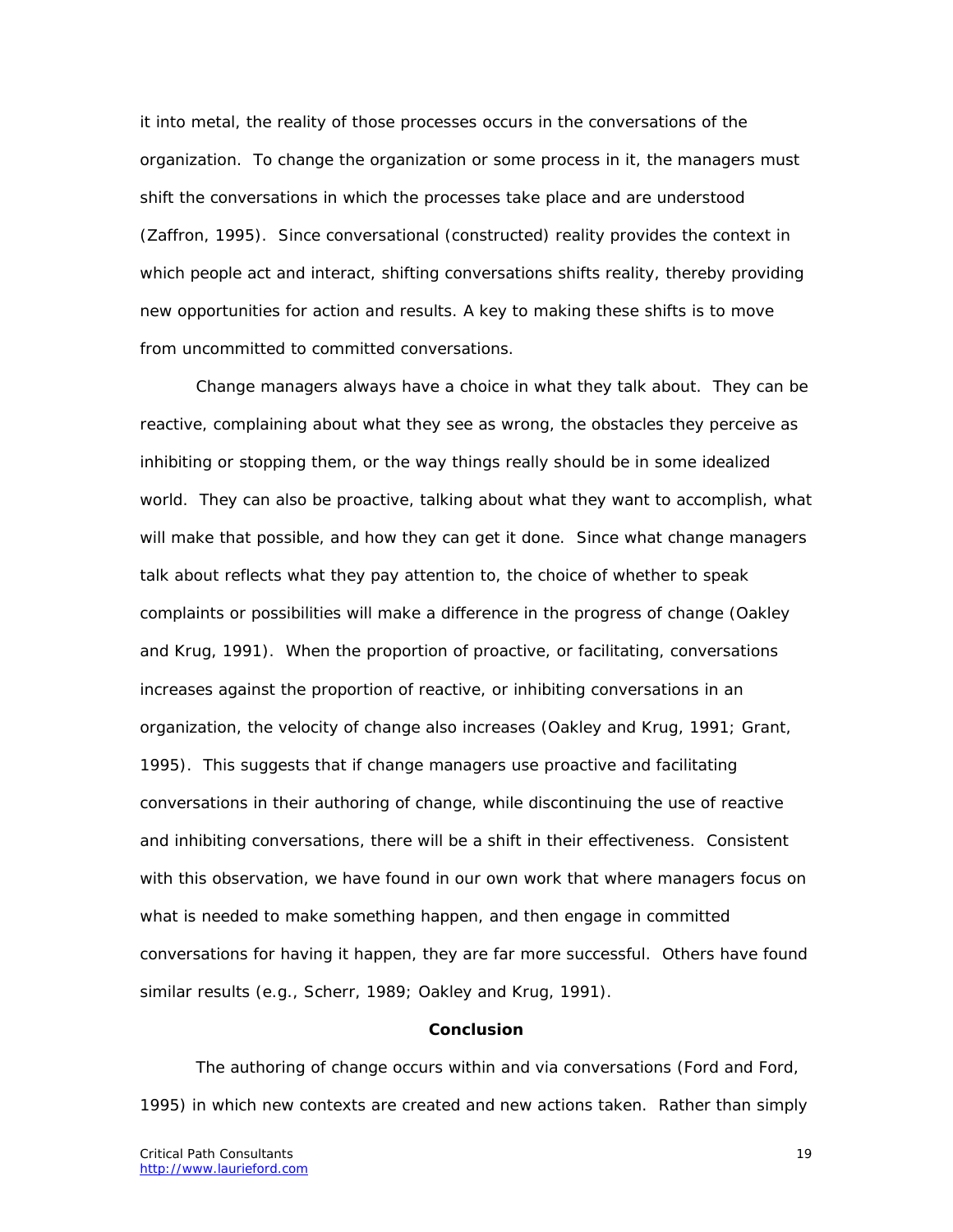a tool in the production of change, conversations are the medium through which the construction, deconstruction, and reconstruction of realities occurs. In a network of conversations, change is a recursive process of social construction in which new realities for effective action are created , sustained, and modified in conversations (Ford and Backoff, 1988).

 In this context, change managers are engaged in bringing into existence, expanding, and managing new conversations until they become part of the organization's network of conversations and are able to provide a framework for effective action. Rather than bringing about a new alignment with the environment, or a correspondence between the organization and some "true" reality, change managers work to create and shift networks of conversations to produce intended results. The effectiveness of an organization change is thereby a function of the change manager's ability to identify the network of conversations that is operative in the organization, and to add, modify, and delete conversations in that network until the desired outcomes are realized or the project is ended.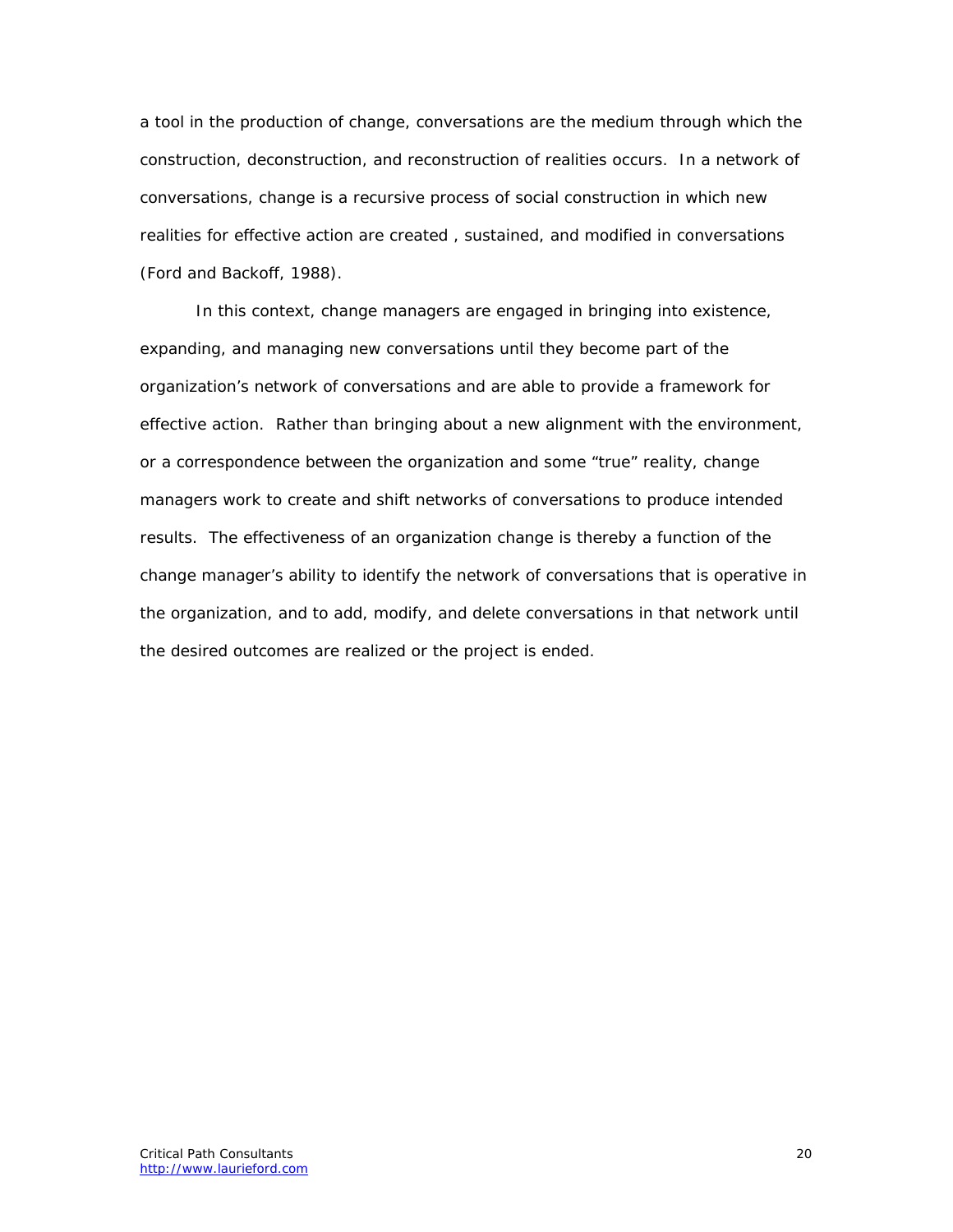# References

Albert, S. (1983). The sense of closure. Historical social psychology. K. Gergen and M. Gergen. Hillsdale, NJ, Erlbaum**:** 159-172.

Albert, S. (1984). A delete design model for successful transitions. Managing organizational transitions. J. Kimberly & R. Quinn. Homewood, IL, Irwin**:** 169-191.

Ashkenas, R. and T. Jick (1992). From dialogue to action in GE work-out: Developmental learning in a change process. Research in organizational change and development. W. Pasmore and R. Woodman. Greenwich, CT, JAI Press. **6:** 267-287.

Barrett, F., G. Thomas, et al. (1995). "The central role of discourse in large-scale change: A social construction perspective." Journal of Applied Behavioral Science **31**(3): 352-372.

Beer, M. (1980). Organization change and development: A systems view. Santa Monica, CA, Goodyear.

Berger, P. and T. Luckmann (1966). The social construction of reality. New York, Anchor Books.

Berquist, W. (1993). The postmodern organization. San Francisco, CA, Jossey-Bass.

Block, P. (1987). The empowered manager: Positive political skills at work. San Francisco, CA, Jossey-Bass.

Boje, D. (1995). "Stories of the storytelling organization: A postmodern analysis of Disney as "Tamara-land"." Academy of Management Journal **38**(4): 997-1035.

Bridges, W. (1980). Transitions: Making sense of life's changes. Reading, MA, Addison-Wesley.

Bryant, D. (1989). The psychological resistance to change. Managing organizational change. R. McLennan. Englewood Cliffs, NJ, Prentice Hall**:** 193-195.

Burrell, G. and G. Morgan (1979). Sociological paradigms and organisational analysis. London:, Heineman.

Cappella, J. and R. Street (1985). Introduction: A functional approach to the structure of communicative behavior. Sequence and pattern in communicative behavior. R. Street and J. Cappella. London, Edward Arnold**:** 1-29.

Czarniawska, B. (1997). Narrating the organization: Dramas of institutional identity. Chicago, IL, The University of Chicago Press.

Eisenberg, E. and H. Goodall (1993). Organizational communication: Balancing creativity and constraint. New York, St. Martin's Press.

Elden, M. (1994). Beyond teams: Self-managing processes for inventing organization. Advances in Interdisciplinary Studies of Work Teams, Volume 1. M. Beyerlein and D. Johnson. Greenwich, CT., JAI Pres**:** 263-289.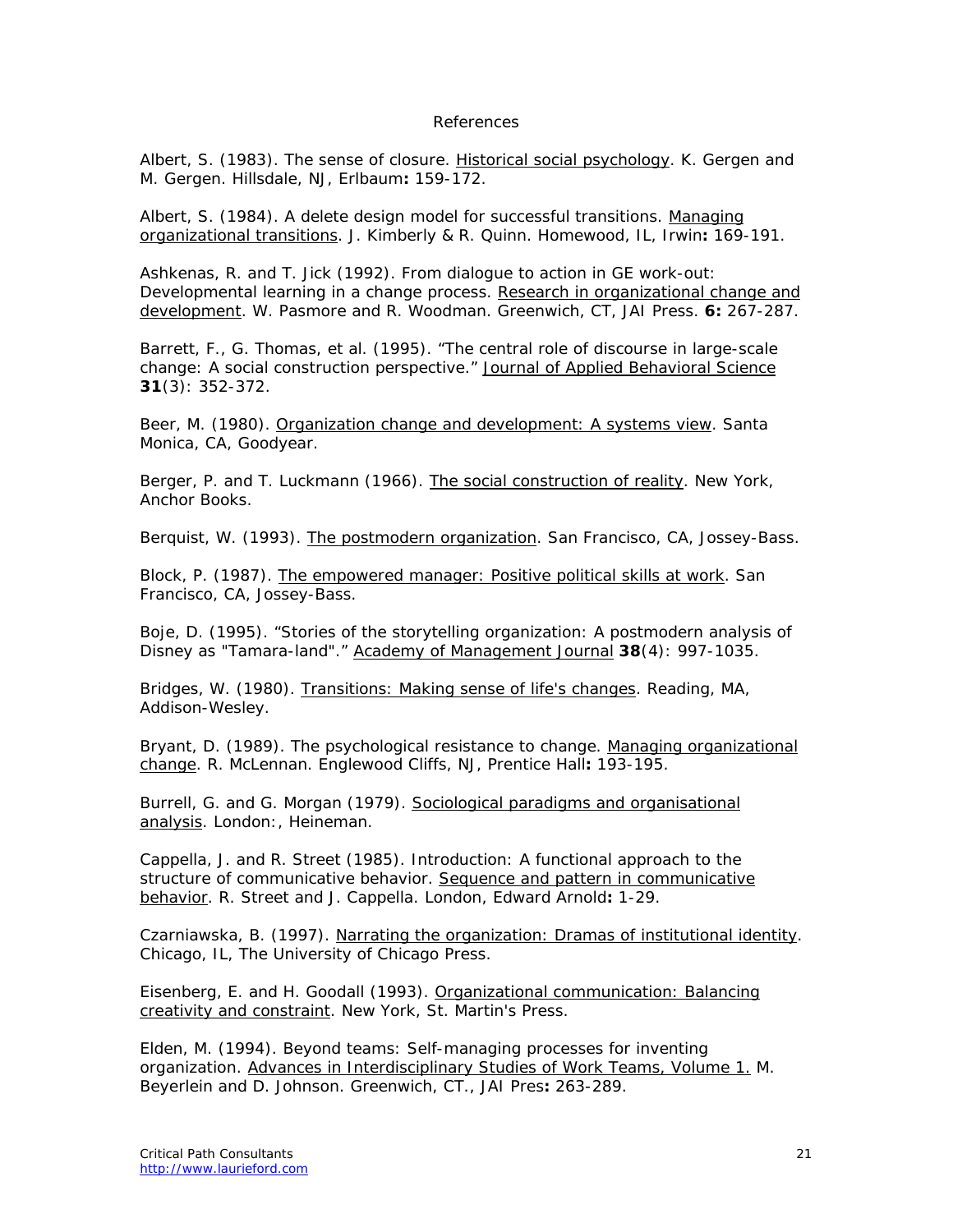Fisher, W. (1987). Human communication as narrative: Toward a philosophy of reason, value, and action. Columbia, SC, University of South Carolina Press.

Fombrun, C. (1992). Turning points: Creating strategic change in corporations. New York, McGraw-Hill.

Ford, J. and R. Backoff (1988). Organizational change in and out of dualities and paradox. Paradox and transformation: Toward a theory of change in organization and management. R. Quinn and K. Cameron. Cambridge, MA, Ballinger Publishing**:** 81- 121.

Ford, J. D. (1999). Conversations and the epidemiology of change. Research in Organizational Change and Development Vol. 12. W. W. Pasmore, R. Greenwich, CT., JAI Press**:** 480-500.

Ford, J. D. and L. W. Ford (1994). "Logics of identity, contradiction, and attraction in change." The Academy of Management Review **19**: 756-785.

Ford, J. D. and L. W. Ford (1995). "The role of conversations in producing intentional change in organizations." The Academy of Management Review **20**: 541-570.

French, W. and C. Bell, Jr. (1995). Organization development. Englewood Cliffs, NJ, Prentice Hall.

Goss, T. (1996). The last word on power. New York, Currency Doubleday.

Goss, T., R. Pascale, et al. (1993). "The reinvention roller coaster: Risking the present for a powerful future." Harvard Business Review(6): 97-108.

Grant, G. (1995). Strategic quality management: Creative tension in action. Calgary, AL, Strategic Links Incorporated.

Habermas, J. (1979). Communication and the evolution of society. Boston, MA, Beacon Press.

Harré, R. (1980). Social being: A theory for social psychology. Totowa, NJ, Littlefield, Adams & Co.

Hatch, M. J. (1999). "Exploring the empty spaces of organizing: How improvisational jazz helps redescribe organizational structure." Organization Studies **20**(1): 75-100.

Hazen, M. (1993). "Towards polyphonic organization." Journal of Organizational Change Management **6**(5): 15-26.

Hermon-Taylor, R. (1985). Finding new ways to overcome resistance to change. Organizational strategy and change. J. Pennings and Associates. San Francisco, CA, Jossey Bass**:** 383-411.

Holzner, B. (1972). Reality construction in society. Cambridge, MA, Schenkman Publishing CO.

Huff, A. and C. Schwenk (1990). Bias and sensemaking in good times and bad. Mapping strategic thought. A. Huff. New York, John Wiley and Sons**:** 89-108.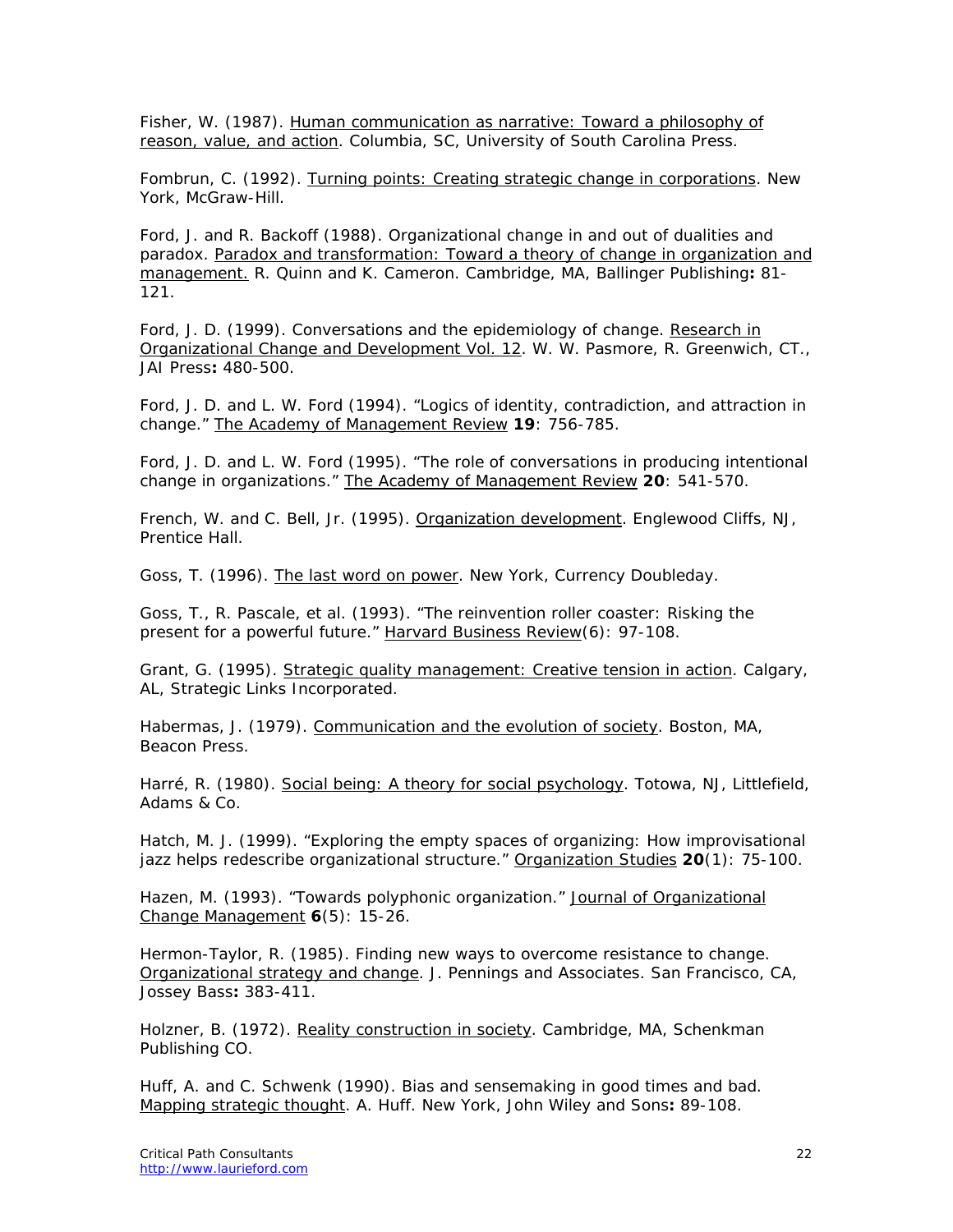Johnson, P. (1988). "Why I race against phantom competitors." Harvard Business Review **66**(5): 105-112.

Kanter, R. M., B. A. Stein, et al. (1992). The challenge of organizational change: How companies experience it and leaders guide it. New York, Free Press.

Kotter, J. (1996). Leading change. Boston, MA, Harvard Business School Press.

Kouzes, J. and B. Posner (1993). Credibility: How leaders gain and lose it, why people demand it. San Francisco, CA, Jossey-Bass.

Lynch, A. (1996). Thought contagion: How belief spreads through society. New York,, Basic Books.

Maturana, H. and F. Varela (1987). The tree of knowledge: The biological roots of human understanding. Boston, MA, New Science Library.

Oakley, E. and D. Krug (1991). Enlightened leadership: Getting to the heart of change. New York, Fireside.

Pascarella, P. (1987). "Create breakthroughs in performance by changing the conversation." Industry Week(June 15): 50-57.

Reigel, K. (1979). Foundations of dialectical psychology. New York, Academic Press.

Reike, R. and M. Sillars (1984). Argumentation and the decision making process (2nd ed). Glenview, IL, Scott, Foresman and Co.

Scherr, A. (1989). "Managing for breakthroughs in productivity." Human Resource Management **28**: 403-424.

Schrage, M. (1989). No more teams! Mastering the dynamics of creative collaboration. New York, Currency Paperbacks.

Searle, J. (1969). Speech acts: An essay in the philosophy of language. Cambridge, ENG, Cambridge University Press.

Searle, J. (1975). A taxonomy of illocutionary acts. Language, mind and knowledge. K. Gunderson. Minneapolis, MN, University of Minnesota Press.

Searle, J. (1995). The construction of social reality. New York, NY, Free Press.

Senge, P. (1990). The fifth discipline: The art & practice of the learning organization. New York, Doubleday Currency.

Shotter, J. (1993). Conversational Realities: Constructing life through language. London, ENG, Sage Publication.

Wanous, J. (1992). Organization entry: Recruitment, selection, orientation, and socialization of newcomers (Second Ed.). Reading, MA, Addison-Weslet.